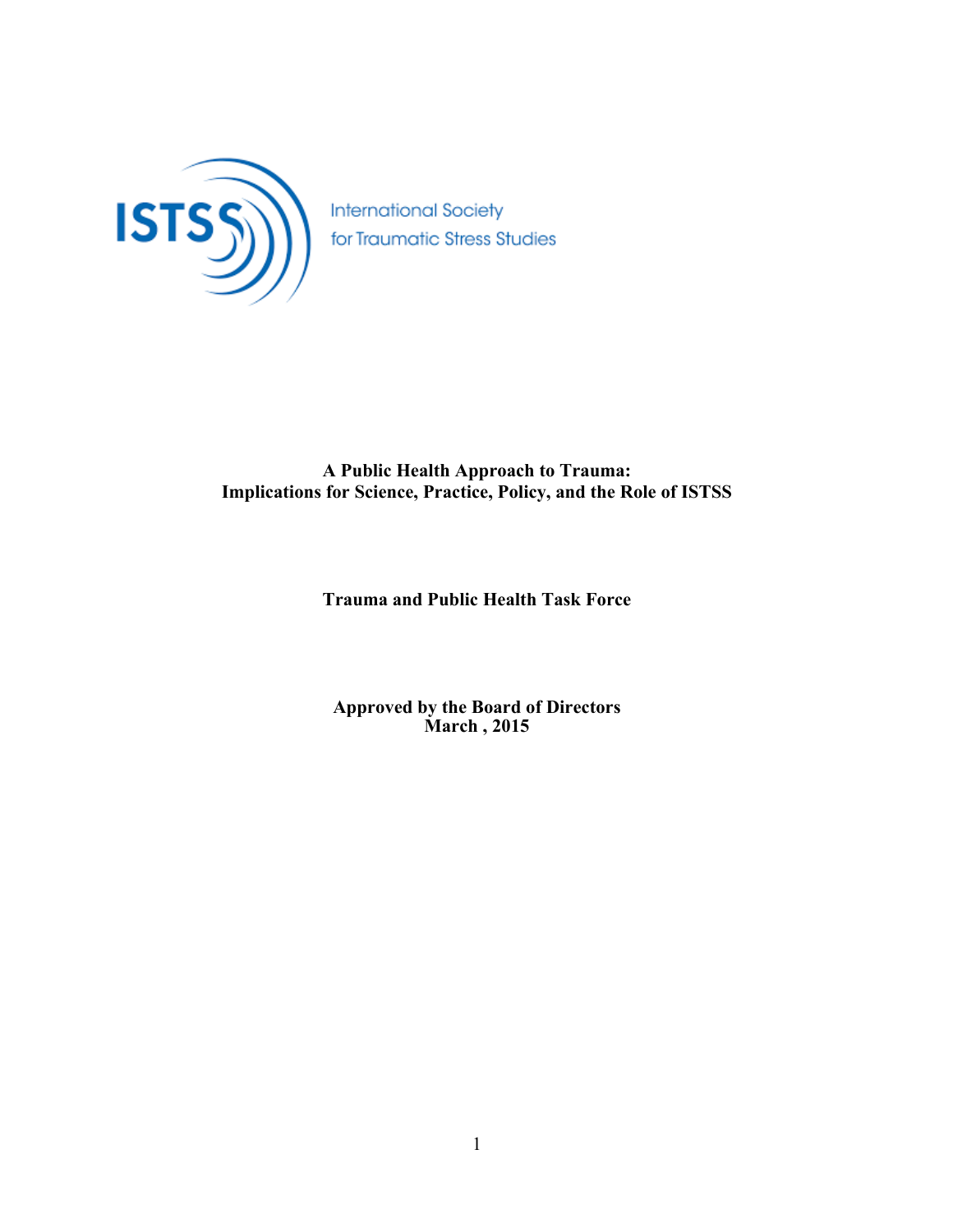#### **ISTSS Trauma and Public Health Task Force Members:**

#### **Kathryn M. Magruder, PhD, MPH (Chair)**

Medical University of South Carolina Charleston, SC, USA

### **Diane L. Elmore, PhD, MPH**

UCLA-Duke University National Center for Child Traumatic Stress Washington, DC, USA

### **Katie A. McLaughlin, PhD**

University of Washington Seattle, WA, USA

#### **Dag Øystein Nordanger**

Regional Centre for Child and Youth Mental Health and Child Welfare, Uni Health, Uni Research, Bergen, Norway Resource Centre on Violence, Traumatic Stress and Suicide Prevention, Haukeland University Hospital, Bergen, Norway

# **Sara B. Tiegreen, PhD**

KC Psychological Solutions, LLC Leawood, KS, USA

# **Sarah M. Wilson, MA**

Duke University Durham, NC, USA VA Puget Sound Health Care System Seattle, WA, USA

#### **Joop deJong, MD, PhD**

University of Amsterdam Amsterdam, The Netherlands Boston University School of Medicine Boston, MA, USA

#### **ISTSS Staff:**

**Rick Koepke, MSW, MSIS** Executive Director

#### **Krista Baran**

Administrative Director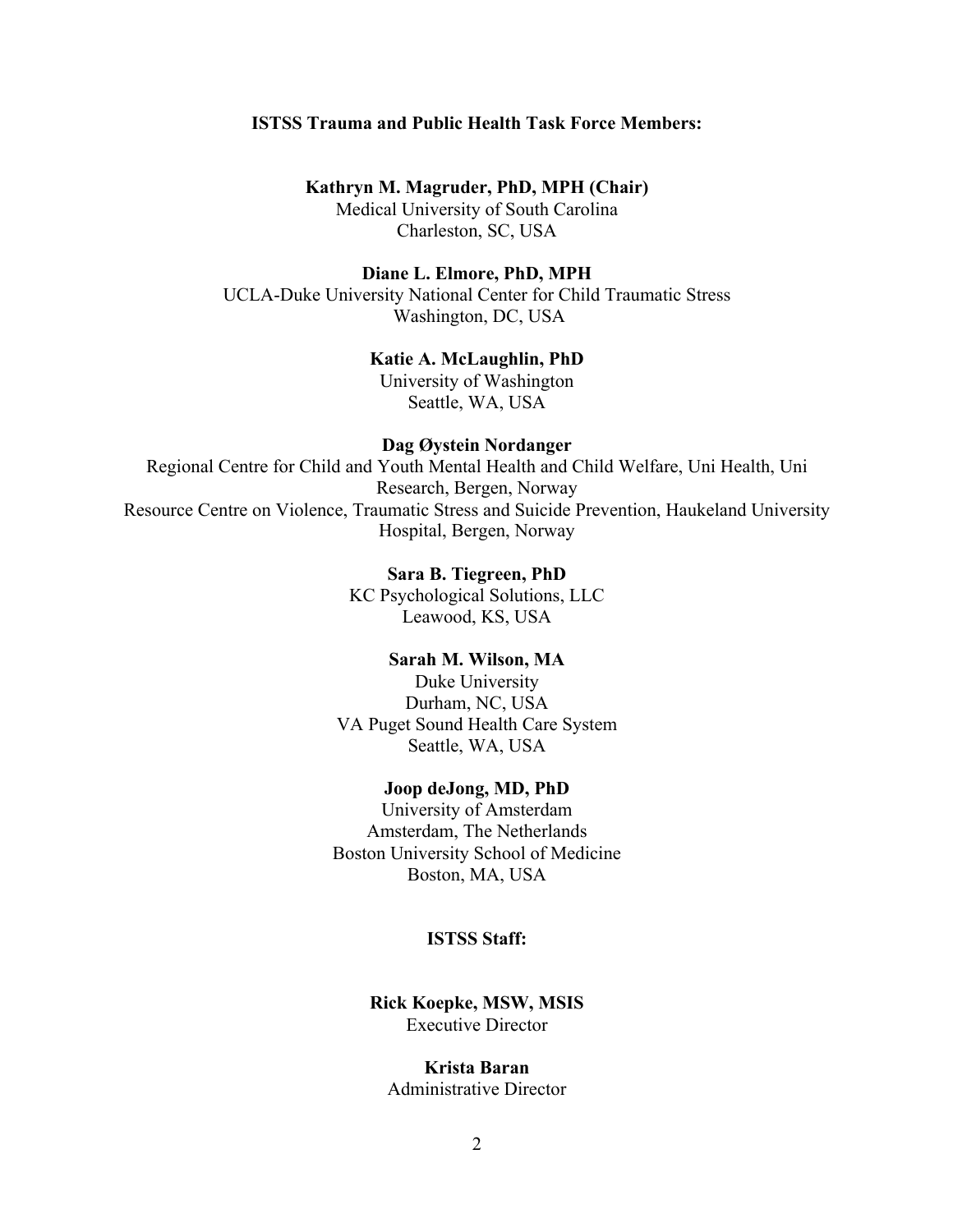# **TABLE OF CONTENTS**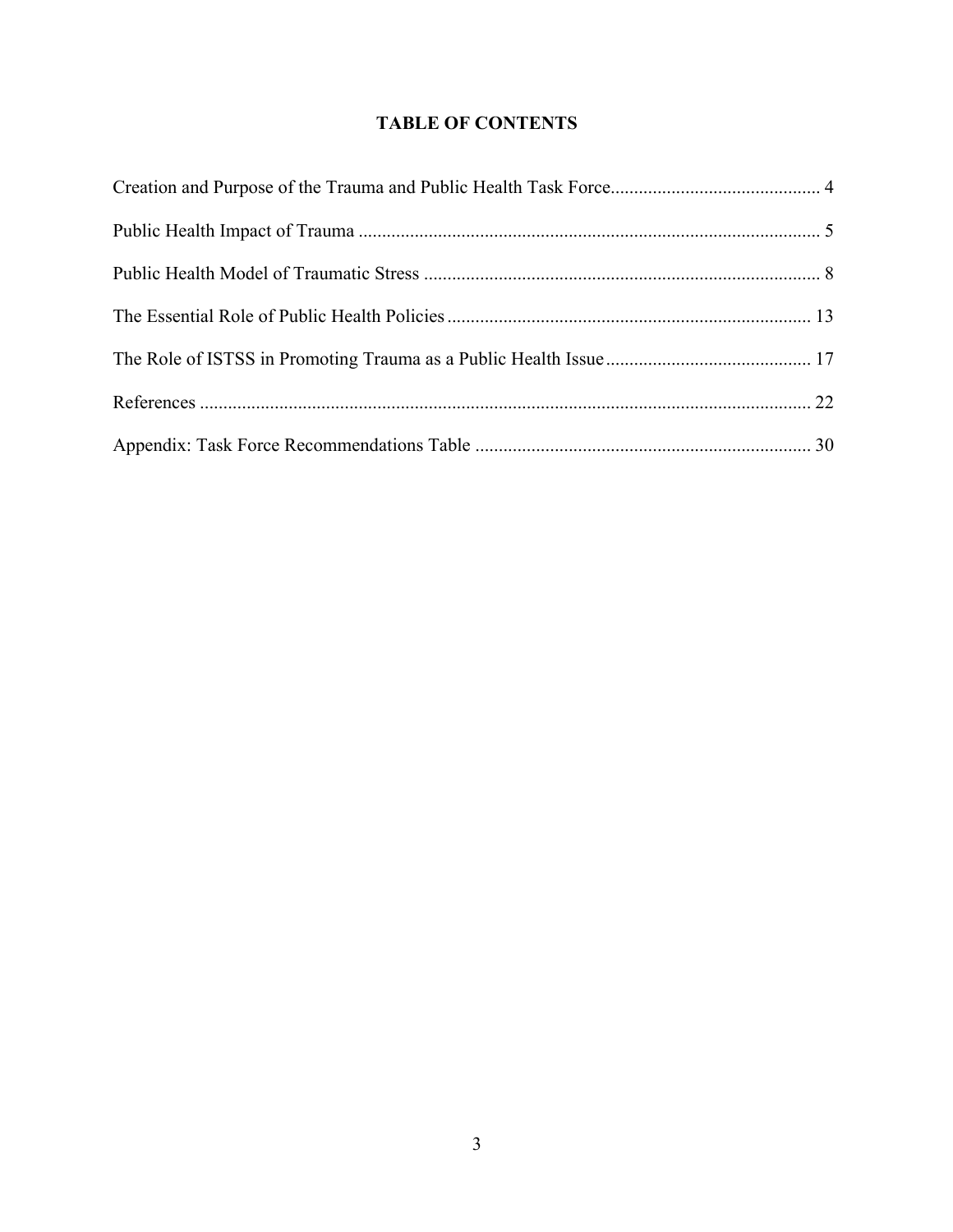### Creation and Purpose of the Trauma and Public Health Task Force

In November 2013, the Trauma and Public Health Task Force was appointed by the President of the International Society for Traumatic Stress Studies (ISTSS). This Task Force was established by the Board of Directors to further two key ISTSS strategies: to establish traumatic stress as a major public health issue for research, practice, and policy at all levels (e.g., from community clinics to national and international governing agencies), and to frame and promote traumatic stress as a public health issue to colleagues, policymakers, and the general public. It was an outgrowth of the Strategic Plan that the Board recently adopted. In particular, the formation of the Task Force addressed a particular component of the Strategic Plan (Goal #3, Societal Impact) that calls for ISTSS to contribute to the health and resilience of people and communities in the face of traumatic events by: promoting public awareness and informing public policy.

The Task Force was charged to identify opportunities to collaborate with other organizations with similar interests related to trauma and public health, and as a longer term goal, to develop concrete proposals for how ISTSS can accomplish these goals. In developing these proposals, the Task Force was encouraged to consider resources available (including those of other entities that can be brought to bear, staff resources, volunteer involvement, etc.), and resources needed to accomplish these proposals.

The Task Force met by telephone over the course of a year and divided the work into three components:

- 1) A white paper to establish the relationship between trauma and public health and create a foundation from which recommendations and Board actions could be taken both immediately and over time;
- 2) Recommendations for consideration by the ISTSS Board. These recommendations are based on the white paper and recognize feasibility and immediacy. These recommendations are merely a starting point and future ISTSS leaders may consider additional actions in support of promoting trauma as a public health issue; and
- 3) A set of case examples to exemplify public health approaches to addressing trauma will also be developed over time to accompany the white paper and help readers understand the potential broad reach of a public health approach to trauma.

The pages that follow include the white paper and the recommendations of the Task Force.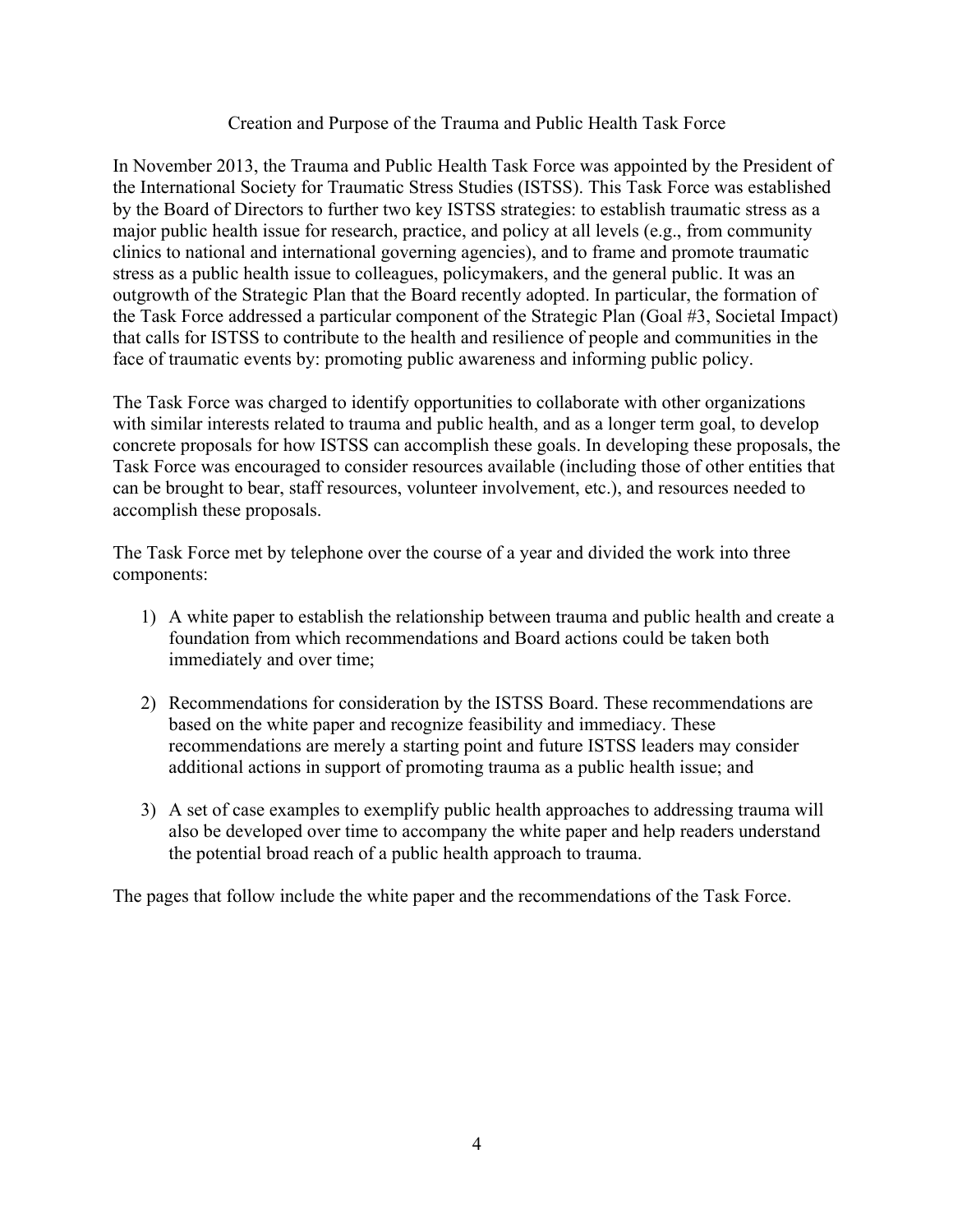#### **1. Public Health Impact of Trauma**

Exposure to trauma is pervasive in societies worldwide. Trauma refers to events that involve actual or threatened risk of death, serious injury, or sexual violation.<sup>1</sup> Common traumatic events include interpersonal violence (e.g., physical abuse by caregivers, intimate partner violence, assault), rape, sexual assault, life-threatening accidents or injuries, natural disasters, civil conflict, and terrorist attacks. War-related traumatic events are also commonly experienced, both by combatants and civilians in regions experiencing armed conflict. Population-based data from high-income countries (HIC) and low and middle-income countries (LMIC) indicates that a majority of individuals will experience a traumatic event at some point in their lives, despite cross-national variation in the prevalence of specific types of traumatic events. 2-8 Trauma exposure is common not only in adults, but also in children and adolescents around the world. For example, U.S. population-based data suggest that a majority of youths have experienced at least one traumatic event before their eighteenth birthday.<sup>9</sup>

Traumatic events do not only occur at random, but can be influenced by individual characteristics, peer group relationships, community characteristics, and socio-political factors. At the individual level, the likelihood of experiencing particular types of trauma varies by sex, age, race/ethnicity, and sexual orientation. Approximately one in every two to three women will be the victim of gender-based violence—including rape, sexual assault, intimate partner violence, or stalking—in their lifetime.<sup>10,11</sup> Although these types of traumatic events are experienced less frequently by men, certain forms of interpersonal violence are much more common among men, including physical assault, being threatened with a weapon, and combat exposure.<sup>2</sup> Young children are at particularly high risk for experiencing certain types of traumatic events, including physical abuse by a caregiver, witnessing domestic violence, and kidnapping.<sup>9</sup> Approximately half of all children who will experience these types of trauma in their lifetime have been exposed before the age of eight years.<sup>9</sup> Adolescence is the developmental period of highest risk for exposure to many types of traumatic life experiences, including many forms of interpersonal violence (e.g., physical assault by non-family members), rape, sexual assault, accidents, injuries, and traumatic social network events.<sup>3,12</sup> Trauma exposure may vary as a function of minority race/ethnicity, for example, in the U.S. most forms of interpersonal violence are more commonly experienced among blacks than whites. <sup>4</sup> Whether a similar pattern of elevated risk for violence exposure occurs among racial/ethnic minorities in other countries is unknown. Finally, emerging evidence suggests that sexual minorities including individuals who identify as lesbian, gay, bisexual, or transgender (LGBT)—are more likely to experience victimization including child maltreatment, bullying, physical assault, and sexual victimization over the lifespan as compared to heterosexual populations.<sup>8,13-15</sup> The prevalence of sexual assault is particularly elevated among gay/bisexual men and lesbian/bisexual women as compared to heterosexuals.<sup>15</sup>

Although individual characteristics are important in shaping risk for trauma exposure, social and contextual factors also influence the likelihood of occurrence of trauma across geographic locations. Certain types of traumas (e.g., violence) are more likely to occur in certain locations (e.g., metropolitan areas and conflict zones).  $9,16$  Moreover, different communities will have diverse trauma recovery trajectories based on their pre-trauma community characteristics. <sup>17</sup> A range of studies in the U.S. in the aftermath of terrorism and disasters (e.g., 9/11 terrorist attacks,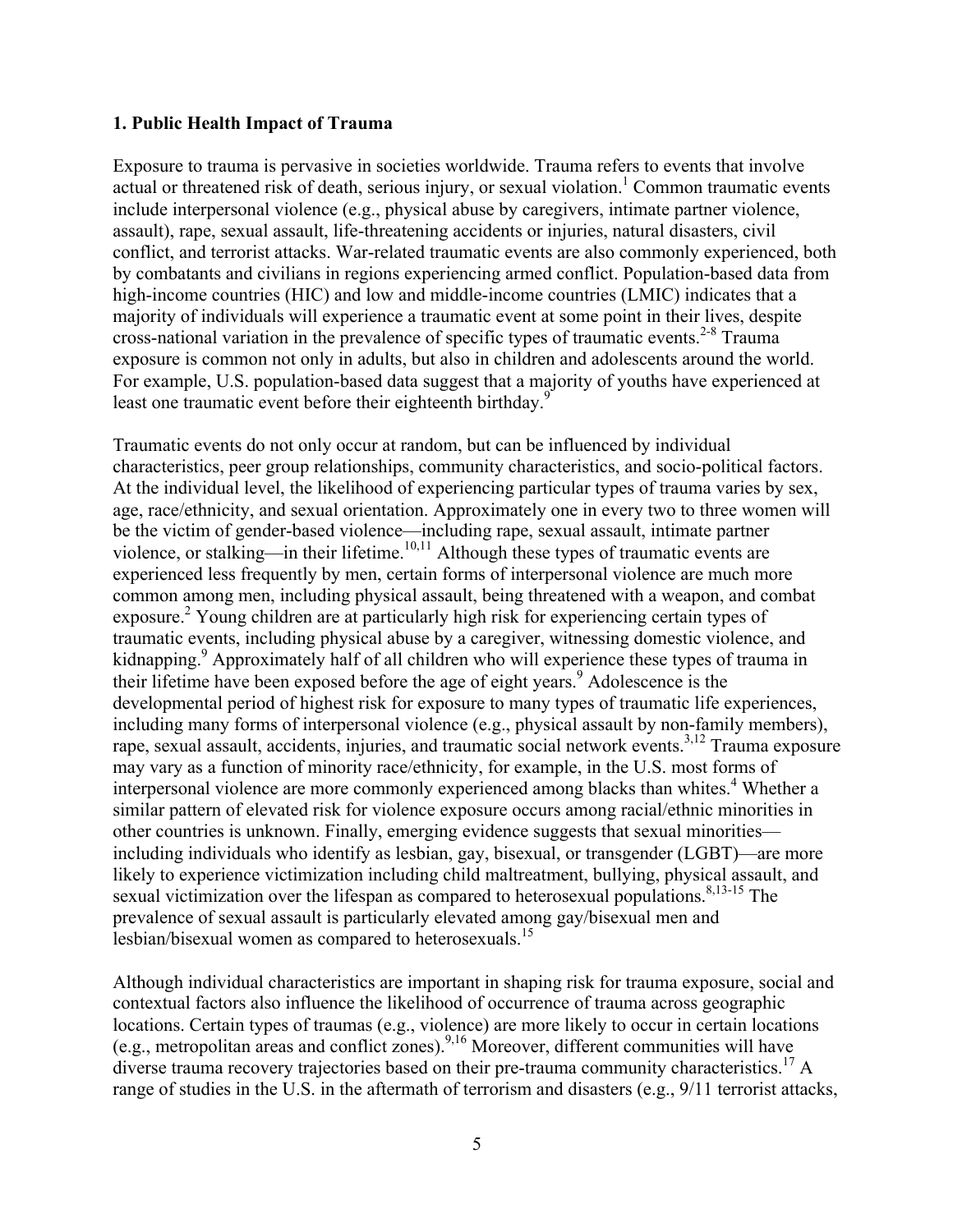Hurricanes Andrew and Katarina), in Israel and Palestine, and among Iraqi asylum seekers in Europe suggest that resource loss and threats related to safety and attachment are among the strongest predictors of mental health problems following these types of wide-scale traumatic events.<sup>18</sup> Thus, it is important not to overlook community characteristics in considering both trauma exposure and outcome. Understanding the role of social and contextual factors in shaping health and development is a central goal of a public health approach.

The public health impact of trauma exposure is staggering for both communities and individuals. Catastrophic events such as natural and man-made disasters and terrorist attacks can have devastating effects on the social fabric of society and on communities, not only involving injuries and loss of life, but also related to property destruction and damage to infrastructure. This aftermath, coupled with high levels of resulting migration, can create prolonged disruption in the delivery of social services and dissolution of social support networks. These communitylevel consequences can persist for lengthy periods of time, often fundamentally changing the physical and social landscape of a community (e.g., the Asian tsunamis, earthquakes in China and Haiti, Hurricane Katrina on the Gulf Coast of the U.S., floods in Bangladesh and Pakistan, or the terrorist attacks in Bagdad, Kabul, Kampala, London, Madrid, and New York City).<sup>19-22</sup> These events may have a disproportionate impact on communities in LMIC. Collective violence is ten times more common in LMIC versus HIC; for example, 88% of the 34 armed conflicts recorded in 2007 took place in lower-income settings, the majority in Asia (41%) and Africa  $(35\%)$ <sup>23,24</sup> LMIC also carry the brunt of the migration problem caused by disasters and violence. In 2011, almost 45.2 million people worldwide were newly displaced due to conflict or persecution, with 28.8 million internally displaced persons, and 15.4 million refugees – representing the largest number of refugees in over a decade.<sup>25</sup> The vast majority of these refugees are from LMIC.

At the individual-level, many traumatic events, including interpersonal violence and accidents, result in serious injuries for victims. Trauma exposure is also associated with increased risk for chronic physical health conditions<sup>26</sup> and a wide range of mental disorders, including anxiety disorders, major depression, and substance abuse.<sup>27-30</sup> Posttraumatic stress disorder (PTSD) is a common and debilitating mental disorder that can occur following exposure to a traumatic event and is characterized by four symptom clusters: re-experiencing, avoidance, hyper-arousal, and negative alterations in cognition and mood.<sup>1</sup> PTSD is distinct from other common mental disorders in that trauma exposure is a prerequisite for diagnosis. Estimated lifetime prevalence of PTSD in the U.S. is 6.7%,  $3^{1}$  and other HIC have similar lifetime prevalence (e.g., 7.2% in Australia and 9.2% in Canada).<sup>32-35</sup> The limited data from LMIC suggests even higher lifetime prevalence of  $PTSD$ .<sup>36,37</sup> On the other hand, there are many expressions of traumatic stress beyond PTSD. Both cultural concepts of distress, idioms of distress and cultural syndromes may be a prominent part of the trauma response in certain cultures, and may show comorbidity with PTSD and depression.<sup>38-40</sup> Greater research is needed to understand traumatic stress reactions around the globe to inform theories that incorporate culture and context into models of cognition, emotion, and neurobiological responses to trauma.

Exposure to trauma appears to be particularly detrimental when it occurs in childhood or adolescence. Trauma exposure in youths disrupts numerous aspects of development in cognitive, emotional, and social domains, leading to adverse mental health and educational outcomes.<sup>41,42</sup>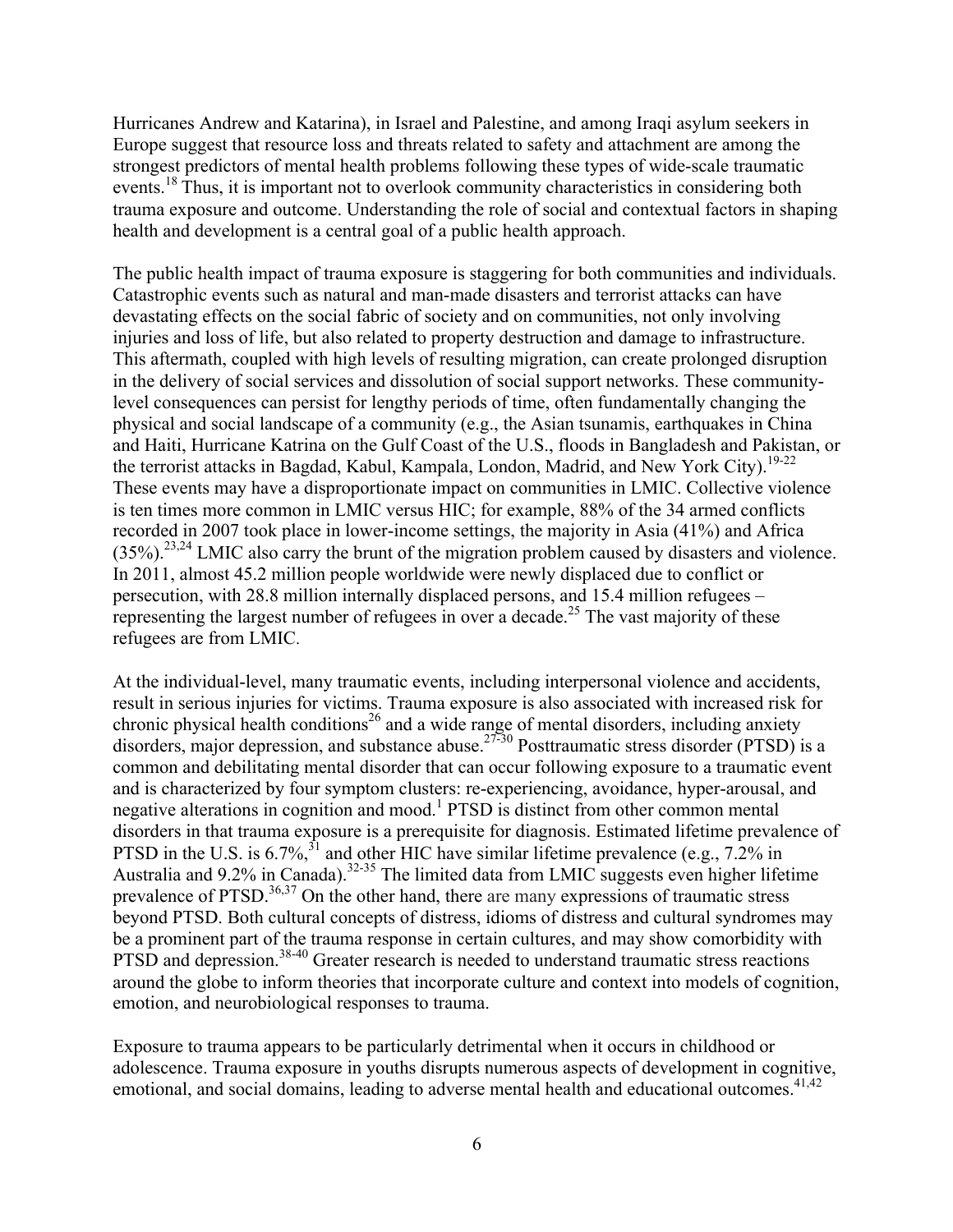Children exposed to trauma exhibit interference in cognitive development, including lower IQ and deficits in executive functioning.<sup>41,43,44</sup> These disruptions in cognitive development are further observable in long-term structural and functional changes in brain regions associated with learning and memory.<sup>45</sup> Children who have experienced trauma also exhibit longitudinal changes in emotional functioning, including heightened attention to anger and other potential threats, difficulties regulating emotion, elevated emotional and physiological reactions to stress, and heightened neural responses to threatening stimuli in regions involved in emotional processing.<sup>46-</sup> <sup>50</sup> Child trauma exposure predicts life-long problems in social relationships, including difficulty trusting others, poor quality relationships, and elevated risk of re-victimization. 51-53 Finally, mental health problems are common in children and adolescents exposed to trauma, with about 8-10% developing PTSD and an even higher proportion developing other types of psychopathology, including behavior problems, anxiety disorders, major depression, and substance use disorders.<sup>9,29,54</sup>

PTSD, which is inextricably linked with trauma, is in itself a profound public health burden. Individuals who develop PTSD following trauma experience impaired role functioning and reduced life course opportunities, including poor educational attainment, unemployment, and marital instability.<sup>55</sup> In a study of global disability, PTSD was associated with high levels of disability, and in developing countries disability associated with PTSD was higher than most common medical conditions except for headaches and chronic pain. 56

The course of PTSD is variable. Although about 50-60% of individuals with the disorder recover within two years, a substantial minority develop PTSD that becomes chronic and lasts for many years.<sup>2,3</sup> Also of note, PTSD is associated with elevated risk for developing other types of mental health problems, including anxiety disorders, major depression, and substance dependence.<sup>55,57,58</sup> Suicidal thoughts and behaviors are alarmingly common in individuals with PTSD, and population-based data indicates that suicidal behaviors are more than six times as likely among individuals with PTSD compared to those without the disorder.<sup>55</sup> Recent evidence suggests that individuals who develop PTSD are also at elevated risk of developing a variety of chronic physical health problems,<sup>59-61</sup> including incident cardiovascular disease.<sup>62,63</sup> Elevated rates of adverse physical outcomes among people with PTSD are observed even after controlling for health behaviors, such as smoking, alcohol use, and exercise.

The consequences of PTSD extend far beyond the individual who develops the disorder after experiencing trauma. Disruptions in family relationships are common following onset of PTSD, in addition to heightened psychological distress in partners and family members of people with PTSD.<sup>64</sup> Parental PTSD can have numerous negative implications for children. Parental PTSD is associated with mental health problems, poor psychosocial adjustment, and academic difficulties in offspring.<sup>64</sup> Intergenerational transmission of trauma exposure and PTSD have been documented in numerous studies, indicating that parental PTSD is associated with greater exposure to trauma and heightened risk of PTSD in offspring.<sup>65-67</sup> The economic costs of PTSD are staggering, with work impairment associated with the disorder estimated at 3.6 days per month per person with PTSD. The annual lost productivity due to PTSD is valued at over \$3 billion dollars in the U.S. alone. $55$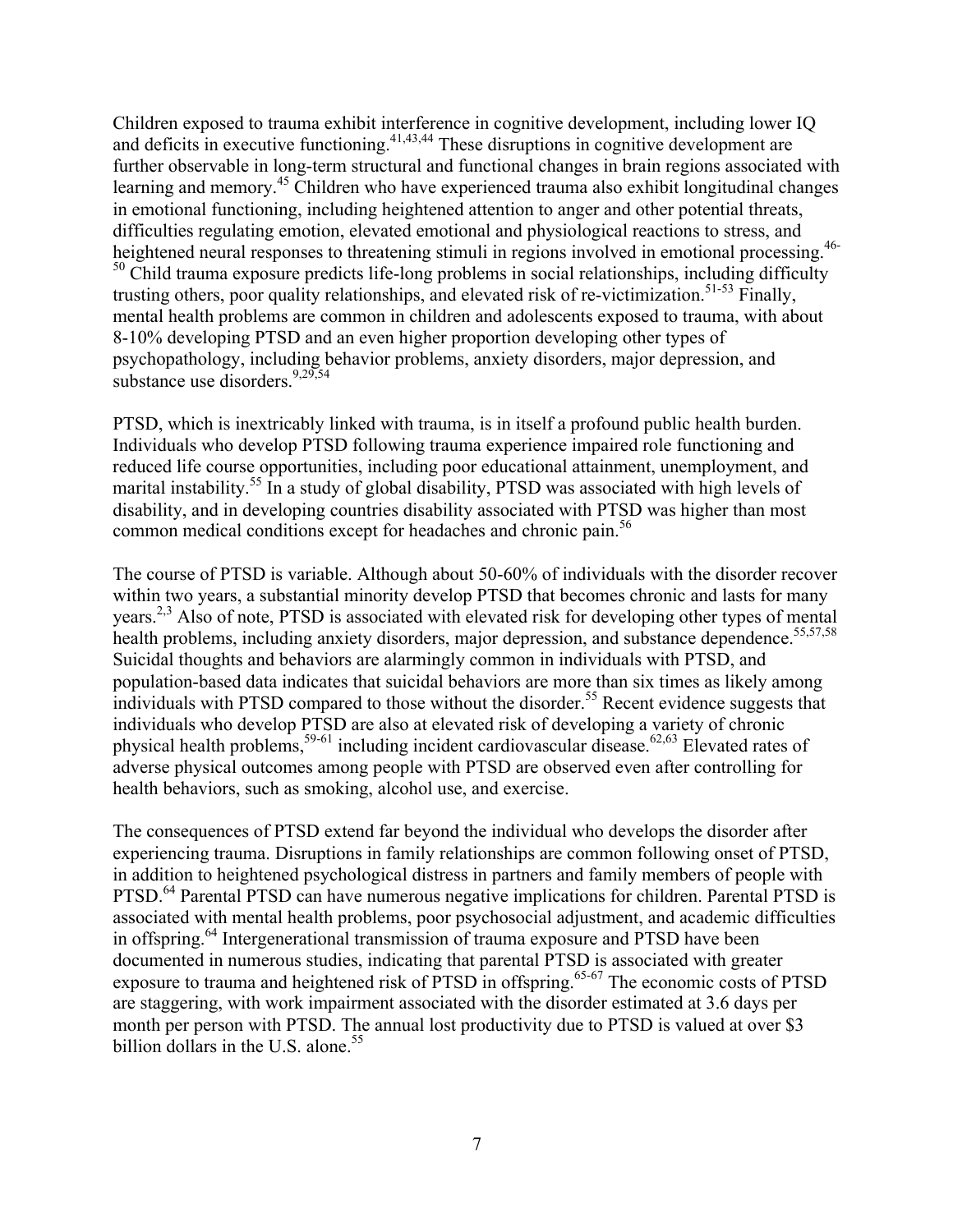Because the development of PTSD is conditional on trauma exposure, PTSD may be the most preventable of mental disorders. We have the unique opportunity to reduce the population burden of PTSD both by preventing trauma exposure and by delivering timely interventions in the wake of trauma to those most at risk. The following sections explore these opportunities based on a public health approach.

# **2. Public Health Model of Traumatic Stress**

# 2.1. Overview of Public Health Models

A number of public health models have been developed to provide a framework for understanding public health problems and promoting solutions. The field of public health has witnessed several major shifts in the predominant paradigms used to study the distribution of disease in populations.<sup>68</sup> Public health generally evolved from hygiene and tropical medicine, and as such during the early part of the  $20<sup>th</sup>$  century focused on identifying microbial causes of infectious diseases and controlling them with vaccines or medication.

Following World War II, the focus of public health shifted to a risk factor approach based on the notion that combinations of factors acted in concert to shape the probability of illness, particularly of chronic diseases including mental disorders.<sup>68</sup> Public health focused on identifying individual-level factors associated with increased probability of disease (e.g., cigarette smoking and lung cancer) and developed strategies to control risk factors through lifestyle (e.g., smoking cessation) and environmental change (e.g., reduce passive smoke exposure). $68$  Over the past two decades, a modern era of public health has emerged that considers risk factors operating at multiple levels, including macrosocial, individual, and biological, and seeks to identify the mechanisms through which risk factors ultimately increase the probability of disease.<sup>69-71</sup> Current approaches to public health are explicitly multi-level and concerned with identifying *causes* of health states, 70,71 with the ultimate goal of preventing disease onset.

With public health problems that have more of a behavioral component, models have deemphasized infectious agents and expanded to add wider system impacts, such as family, school, and cultural influences (e.g., Brofenbrenner's Ecological Systems Theory<sup>72</sup> which has been adapted in the U.S. Centers for Disease Control and Prevention Social-Ecological Model, see Figure 1).<sup>73</sup> In the case of lung cancer, for example, an explanatory public health model starts with the causal relationship between tobacco and lung cancer and other illnesses, but also recognizes the role of relationships (especially peer influences on young people) and the expanded role of the environment to include both the immediate community (e.g., schools and workplaces) as well as society (e.g., norms which may be reflected in policies and laws concerning age to purchase tobacco and limits to smoking in public places).

In the case of trauma related problems, the important components are the trauma itself, those who are exposed to trauma, their relationships, the variety of environmental factors playing a role in shaping the likelihood of both trauma exposure and outcome, and societal factors, attitudes, and characteristics that influence trauma likelihood and intervention. Interpersonal relationships play a key role for some forms of trauma, community characteristics (e.g., safety of neighborhoods) are important for others, and societal norms reflect the tolerance of a society for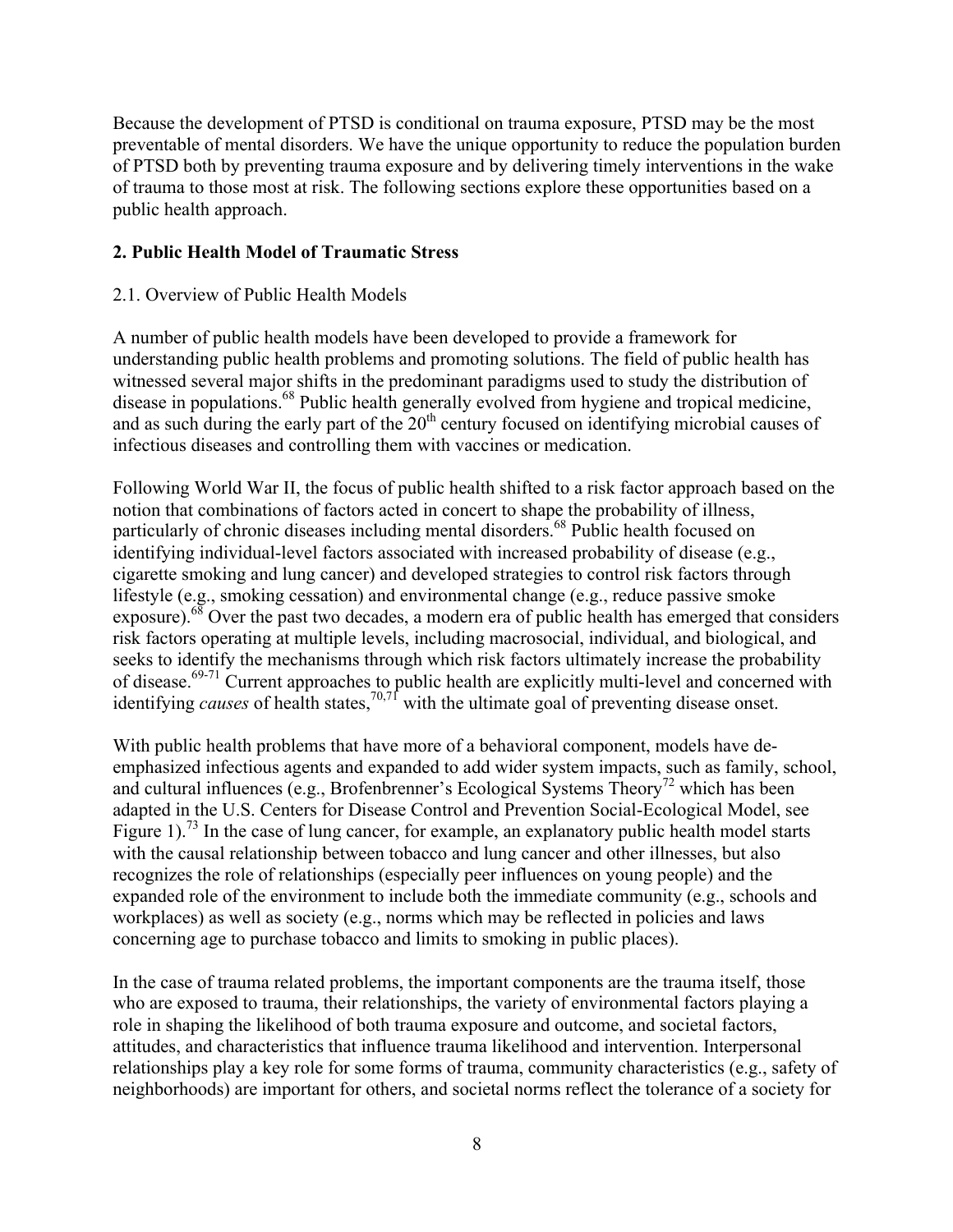things such as interpersonal violence. This type of multi-level model provides a public health framework for developing an array of strategies aimed at preventing the occurrence and sequelae of trauma (e.g., Figure 1).



#### **Figure 1.**

The Social-Ecological Model, A Framework for Prevention from the U.S. Centers for Disease Control and Prevention.<sup>73</sup>

Numerous points of intervention are possible when considering traumatic stress, including the individual experiencing trauma, key relationships that may be related to trauma occurrence, the community in which the trauma occurs, and societal factors that may influence tolerance (or intolerance) for certain trauma-related factors (e.g., societal attitudes concerning violence toward lesbian, gay, bisexual, and transgender persons; or poverty due to a disaster aggravating distress in a family). Each of these areas suggests targets for prevention. Furthermore, prevention can be targeted at multiple levels. The classic prevention framework includes three levels: primary, secondary, and tertiary.<sup>74</sup> The aim of primary prevention is to prevent the actual occurrence of the disease or illness. The purpose of secondary prevention is to intervene early in the disease process for cure or optimal outcomes. Tertiary prevention is aimed at preventing the disability that accompanies an illness or disease. Each of these levels of prevention can be implemented at different system levels, including society-at-large, the community, the family, and the individual. Subsequently, risk and protective factors can be translated into multi-sectoral, multi-modal, and multi-level preventive interventions involving the economy, governance, diplomacy, the military, human rights, agriculture, health, and education.<sup>75,76</sup>

Different types of programs and approaches are associated with each level of prevention. A more recent conceptualization of prevention is organized according to the targeted population.<sup>77,78</sup> Universal preventive interventions are targeted at the general public or a whole population group that has not been identified on the basis of individual risk. Selective preventive interventions are targeted at subgroups or individuals whose risk of developing a problem (e.g. a psychosocial problem or a mental disorder) is significantly higher than average. The risk may be imminent, or it may be a lifetime risk: a distinction that is important when we think for example of the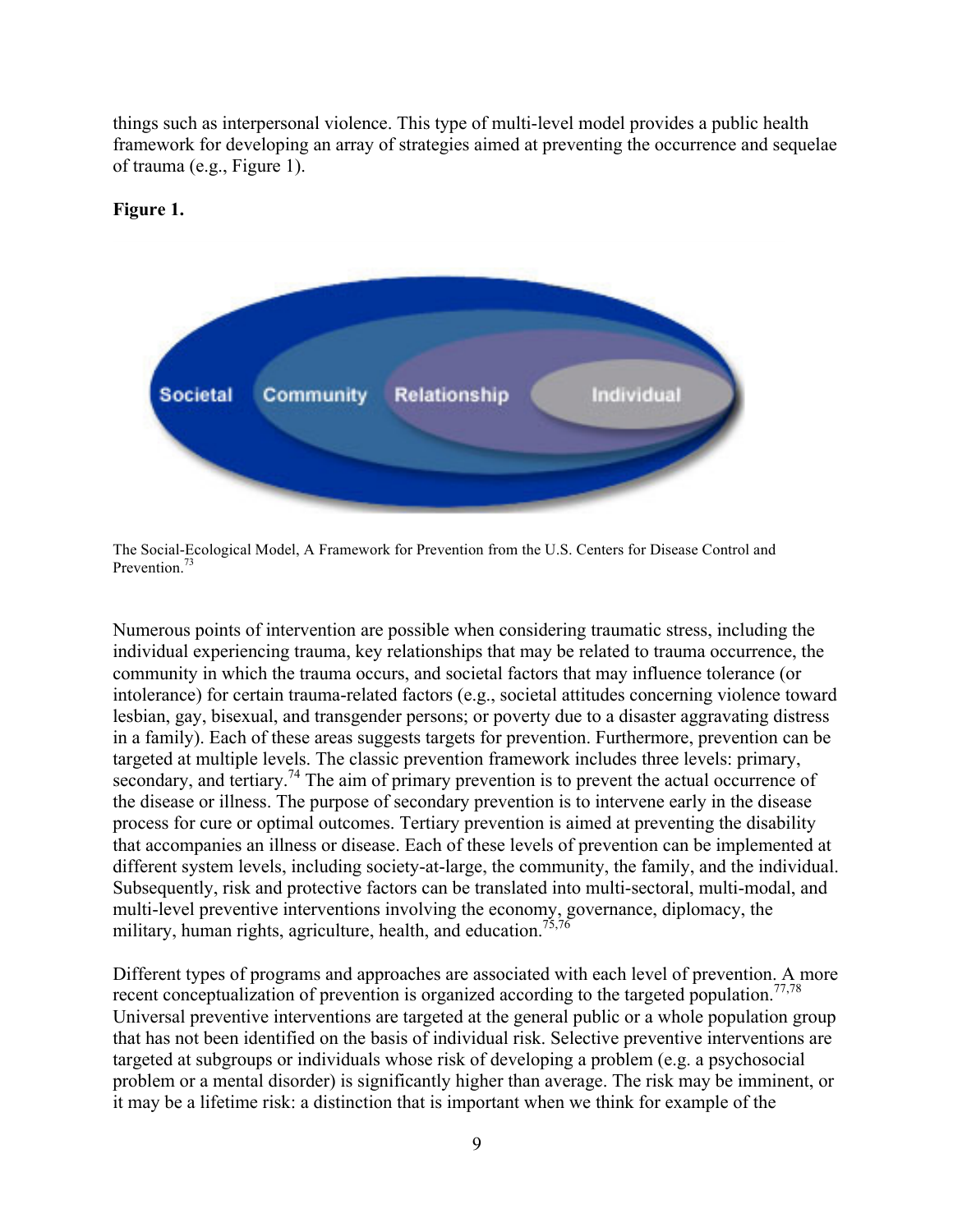accumulation of risk factors during humanitarian emergencies. Indicated preventive interventions are targeted at high-risk individuals who are identified as having minimal but detectable signs or symptoms foreshadowing a problem or a disorder. Because this stops short of treatment, the Institute of Medicine has expanded this model to include both treatment and maintenance, and this is known as the "Continuum of Care Protractor," thereby encompassing the full continuum of health care.78 Here we incorporate aspects of both models (see Figure 2).

### **Figure 2.**



Figure 2 depicts the targets of the three major classes of preventive interventions: primary, secondary, and tertiary. Adapted from Costello and Angold (1995).<sup>79</sup>

#### 2.2. Primary Prevention of Trauma

From a public health perspective, preventing exposure to trauma in the first place is an obvious strategy, and many existing programs are designed to reduce trauma exposure. Primary prevention can be targeted to all levels of the social-ecological model from the individual level to the societal level.

A number of strategies are aimed at reducing the likelihood of trauma exposure in individuals. On college campuses, alcohol education programs are implemented to reduce high risk drinking which in turn may reduce exposure to traumatic events like physical assaults, accidents, or motor vehicle accidents.<sup>80</sup> At the relationship level, there are programs to strengthen the caring abilities and sensitivity of family caregivers as well as programs to prevent bullying in schools. At the community level, examples include lighting parking lots, streets, and campuses to prevent crime or improve efforts at increasing community policing. Even design of highways to reduce traffic accidents can be seen as an environmental response to reduce motor vehicle accidents and thus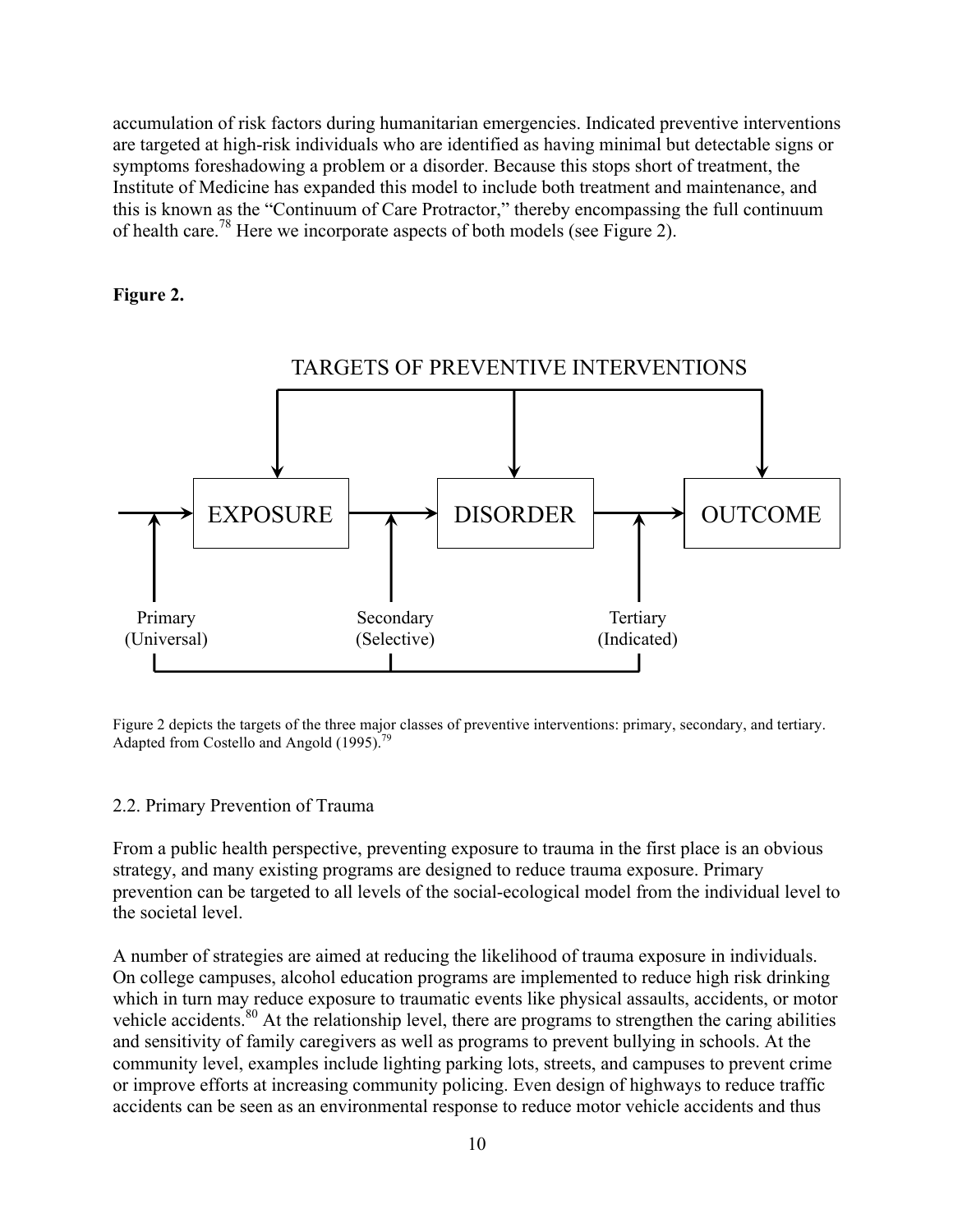reduce trauma occurrence. Other examples include neighborhood watch programs to prevent crime or community members preventing sexual assaults in refugee camps. At the societal level, some traumas can be prevented by promoting appropriate social norms. For example, policy changes in Australia have been successful at reducing firearm deaths and injuries.<sup>81</sup> Because alcohol consumption is price sensitive, especially for those under 21 years old in the U.S., changes in pricing of alcohol have been proposed as a means of reducing hazardous drinking, and thereby reducing alcohol-related traumatic events, such as family violence and crimes.<sup>82-84</sup> Many targets are not thought of as trauma prevention even though they serve as such, for example, increased screening at airports and at major events (e.g., World Cup), which are designed to prevent mass attacks that expose large numbers of people to trauma. Even seemingly unrelated approaches such as improving education levels, eradicating poverty, and decreasing social inequality may have positive primary prevention outcomes because these factors are important predictors of health, mental health, and human rights.85,86 In fact, there is evidence that subjective social status is inversely associated with the occurrence of mental disorders, even after adjustment for objective social status, and PTSD has the strongest relationship with subjective social status other than drug abuse.<sup>87</sup>

From some of these examples, it is clear that efforts aimed at preventing trauma may have multiple beneficial outcomes. In the case of reducing the number of motor vehicle accidents, physical trauma and death are the primary targets, and psychological sequelae are the secondary. The same is true of the United Nations' (UN) efforts to decrease political violence, to install war tribunals and prosecute perpetrators, and to stimulate efforts to have international laws which condemn human rights violations or ban landmines, or similarly when governments attempt to prevent mass terrorist attacks or the re-emergence of violence. Disaster preparedness training can also have a preventive effect, such as setting quality standards for buildings in earthquake- or landslide-prone areas or river beds, setting higher quality standards for the construction of nuclear power stations, providing better access to land in areas with landslides, creating better alarm systems for floods, cyclones or hurricanes, and providing sheltered areas and evacuation plans in regions that are hit by volcano eruptions or typhoons.<sup>88</sup>

#### 2.3. Secondary Prevention of Trauma-Related Sequelae

Secondary prevention can also be directed at various levels. Early intervention with those who have been trauma exposed and are symptomatic focuses on individuals within various settings and environments (rather than focusing on environments per se). There is evidence that for those exposed to trauma and disasters, ongoing non-traumatic stressors are also predictive of PTSD onset and course (as well as for other problems, such as alcohol use disorders).<sup>89,90</sup> Thus, minimization of these ongoing stressors may prevent the onset of PTSD and other psychiatric disorders. In fact, humanitarian relief operations aimed at large populations often focus on shelter, food, water, sanitation, and physical disease control. Voluntary repatriation of refugees may relieve the plight of forced dislocation and cultural bereavement. Other examples include psychological support for earthquake survivors or for students in schools where violence has occurred. At the relationship level, examples include shelters for survivors of domestic violence, interventions aimed at couples where domestic violence has already occurred, and foster care for children who are abused or neglected and unable to live with their parents or another relative. Some secondary prevention approaches focus on communities. For example, community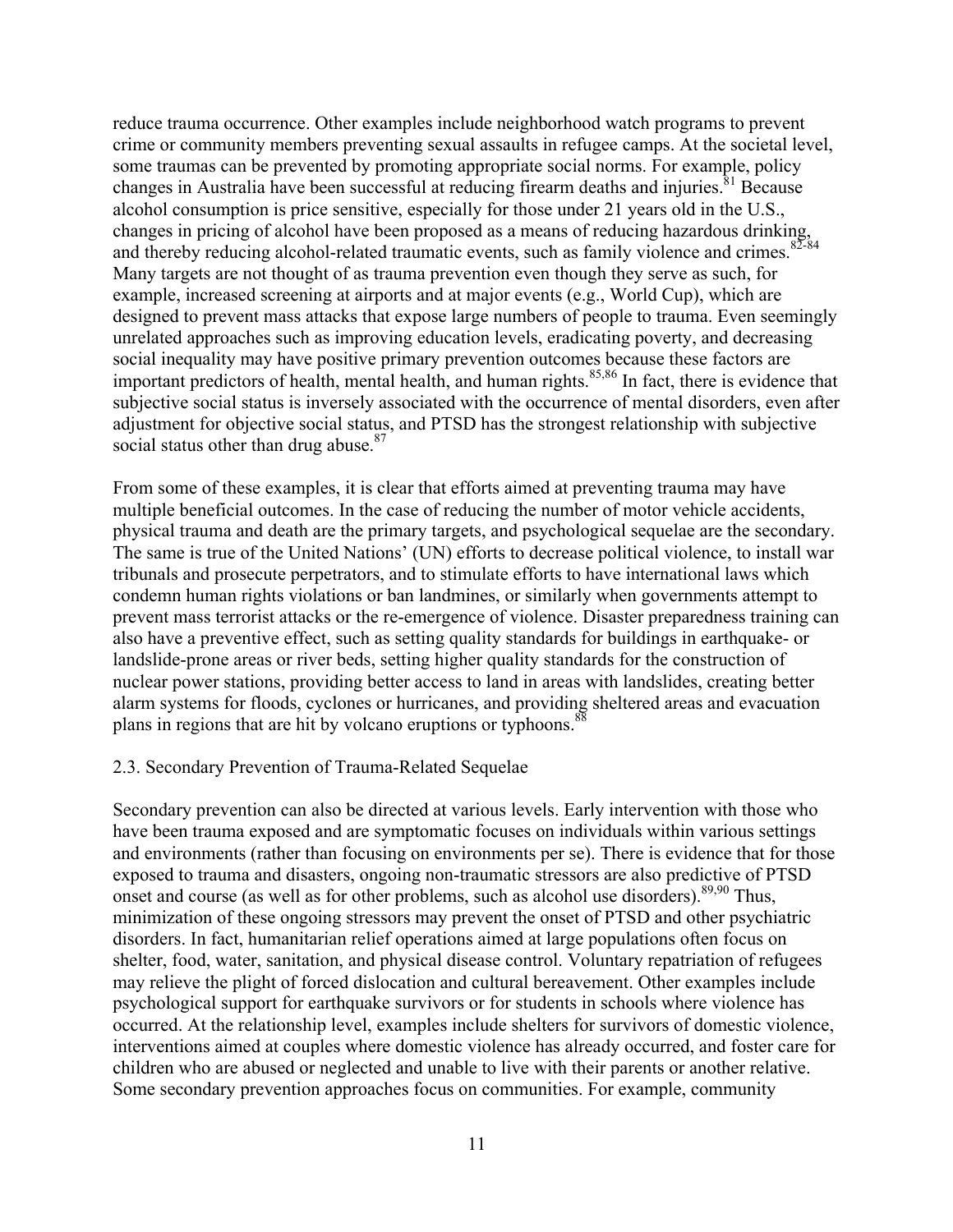support, as in the case of vigils for survivors and their families following disasters or mass violence, is often seen as helpful. Safety considerations, such as providing food and shelter and reuniting families post-disaster, may go a long way to reassure disaster survivors and prevent the development of mental health symptoms. Such support and intervention does not occur successfully in poorly organized or disenfranchised communities; thus, efforts to develop and promote strong proactive communities and build capacity to respond to disasters can also be seen as secondary prevention.<sup>91</sup> From the societal point of view, policies that promote early intervention are also helpful as secondary prevention measures.

Evidence suggests that individual-level secondary prevention interventions aimed at bolstering resilience and reducing the likelihood of adverse effects following trauma are effective. For example, the military in several countries have developed pre-deployment programs to prevent  $PTSD$ ,  $92$  and there is a recent trial showing that in some cases PTSD can be prevented following trauma exposure in children. $93$ 

### 2.4. Tertiary Prevention of Trauma-Related Disability

With the aim of preventing the progression of disease and disability, most tertiary prevention programs are squarely in the clinical arena and are seen as part of standard treatment for PTSD or other trauma-related mental health problems; however, there are some examples of societal level tertiary prevention. For example, in the international arena tertiary prevention may aim at peace-keeping and peace-enforcing troops, as well as peace agreements to prevent the reemergence of political violence. Lower rates of PTSD have been found in states that have legislated legal protections for lesbian, gay, bisexual, and transgendered individuals as compared to states that do not have protective legislation.<sup>94</sup> Similarly, promotion of reconciliation and mediation skills between groups on the community level may be seen as tertiary prevention.<sup>88</sup> On the family and personal level, most tertiary prevention programs aim at preventing the progression of disease and disability, and are seen as part of standard treatment for PTSD or other trauma-related mental health problems.

Recasting traumatic stress treatment as an approach to prevent the development of comorbidities (e.g., depression and substance use disorders) and to improve functioning (even if not eliminating symptoms entirely) may open the door for novel clinical approaches. For example, the use of service dogs may improve functioning and reduce disability by enabling someone with traumatic stress to enjoy greater societal participation – even if symptoms are not completely alleviated. At the relationship level, training foster parents of children with significant psychological problems resulting from trauma exposure may help to prevent the development of additional problems. As with secondary prevention, both community and societal support can also be helpful. They can help to establish service availability and to promote use of services by reducing stigma.

Additionally, it should be noted that trauma-informed care is based on public health concepts of prevention.<sup>55</sup> A trauma-informed perspective enhances the quality of care for trauma survivors. Specifically, such a perspective includes screening for trauma exposure; use of evidenceinformed practices; availability of resources on trauma for providers, survivors, and their families; and continuity of care across service systems.<sup>96</sup> Much work remains ahead to ensure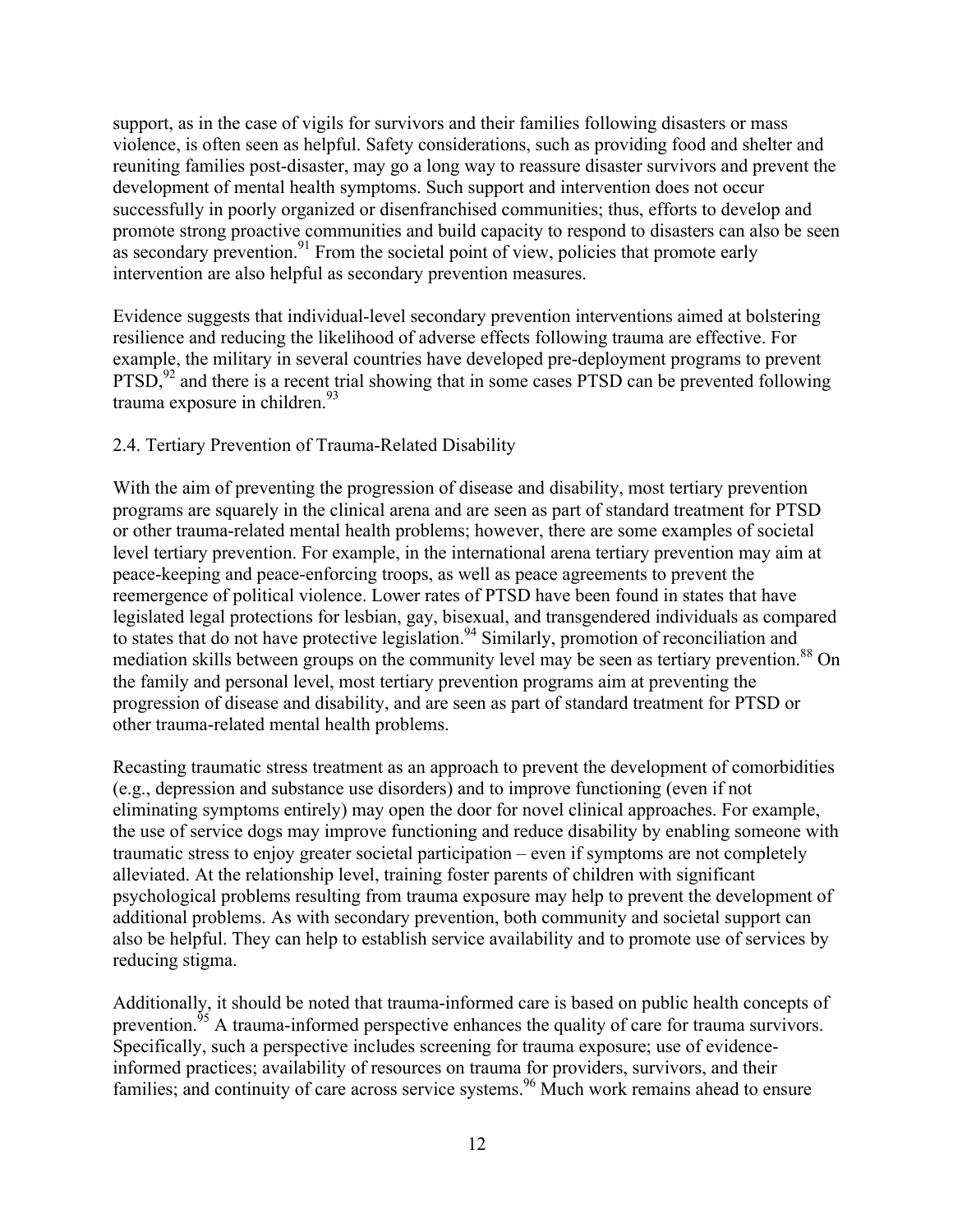that all aspects of the health care sector and other public sectors (e.g., education, justice, and welfare) are trauma-informed.

# **3. The Essential Role of Public Health Policies**

Effective public policies can help to shape societal norms concerning public health issues. Ideally, policies are informed by an evidence base. As such, they play an important role in protecting people and communities from health threats around the world. Such policies have been critical in securing the ten great public health achievements of the  $21<sup>st</sup>$  Century, including tobacco control, motor vehicle safety, and prevention and control of infectious diseases. <sup>97</sup> The development and implementation of sound and timely public policies are also essential in addressing trauma as a global public health concern. Specifically, such policies must focus on preventing traumatic events, when possible, providing early intervention services for survivor communities at risk of poor post-trauma outcomes, and reducing stigma. Additionally, it is important that policymakers recognize that PTSD is not exclusively a military-related phenomenon and that attention and support are needed for research and policies that address PTSD from all types of trauma.<sup>98</sup>

# 3.1. Public Policy Challenges in Traumatic Stress

While many countries have made strides in developing public policies aimed at preventing or intervening in the aftermath of trauma, much work remains around the world. There are currently several overarching mental health policy challenges facing communities and countries plagued by violence and trauma. Because trauma and mental health problems are inextricably linked, many trauma challenges are also mental health challenges. These include ensuring that mental health is included in the global public health agenda; enhancing global mental health and trauma research; developing and maintaining a sufficient global mental health workforce; improving equitable access to prevention and mental health services; supporting integrated and traumainformed approaches to care; and reducing stigma and discrimination associated with trauma and mental health issues.

# 3.2. Global Mental Health Agenda

Many have noted that mental health issues (and thus trauma related issues) have largely been ignored as a priority in the global public health agenda.<sup>99,100</sup> For example, the UN Millennium Development Goals (MDGs) are a set of development targets agreed to by the international community with a target date of 2015. The eight MDGs focus on eradicating extreme poverty and hunger; achieving universal primary education; promoting gender equality and empowering women; reducing child mortality; improving maternal health; combating HIV/AIDS, malaria and other diseases; ensuring environmental sustainability; and creating a global partnership for development. <sup>100</sup> Recently, priorities in the UN have changed in the direction of noncommunicable diseases  $(NCDs)$ <sup>101</sup>. The main focus of the recent World Health Organization (WHO) Global Action Plan for the Prevention and Control of NCDs is on four specific types – cardiovascular diseases, cancer, chronic respiratory diseases, and diabetes, and on four shared behavioral risk factors – tobacco use, unhealthy diet, physical inactivity, and harmful use of alcohol. Among the other conditions of public health importance that are explicitly mentioned in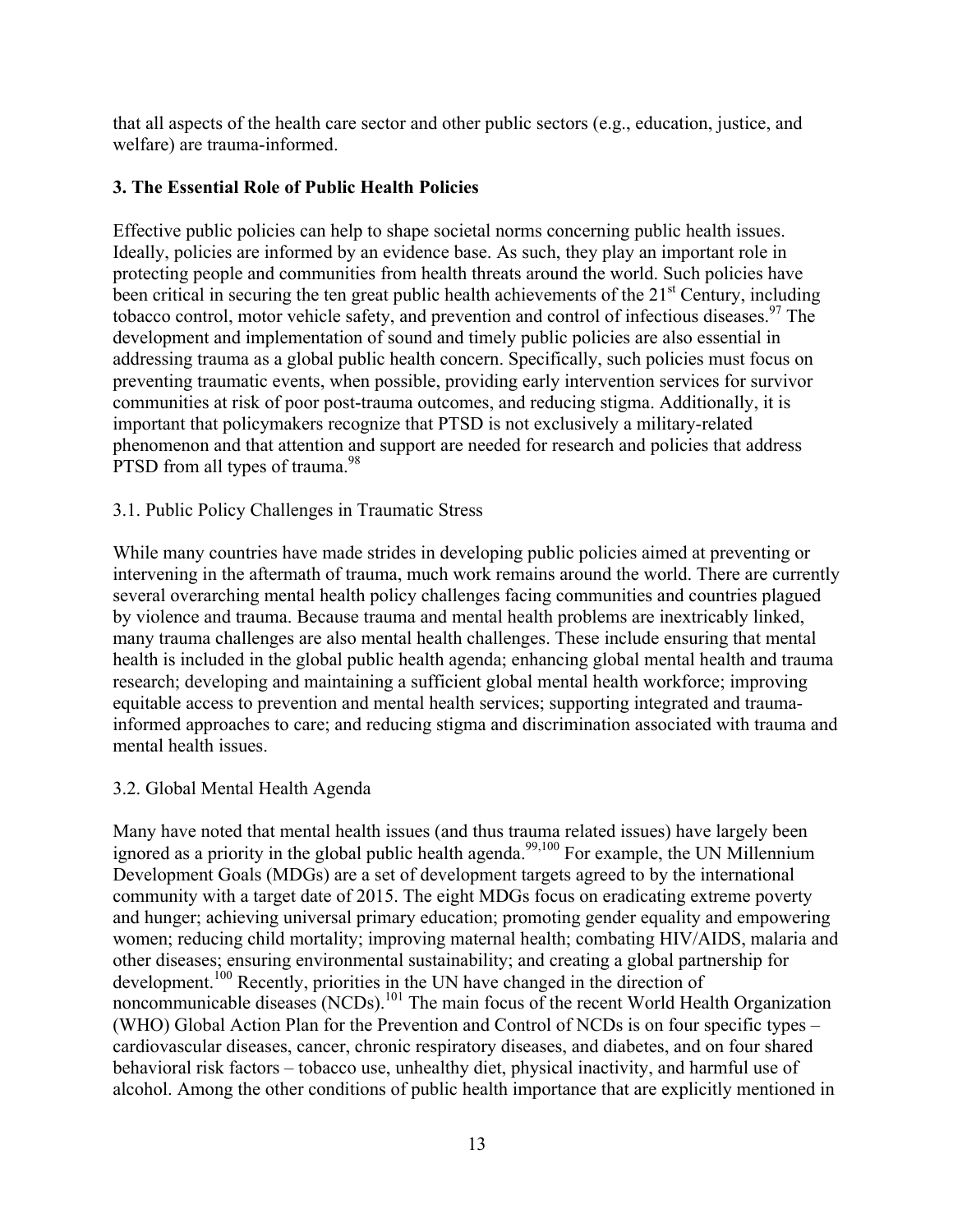the plan are mental disorders, violence, and injuries. This indicates that mental health is gaining impetus alongside other leading public health policy priorities. However, until full parity exists for mental health concerns, alongside more traditional public health challenges, the issue of preventing trauma and intervening early in its aftermath will fail to receive sufficient global attention as a policy priority.

### 3.3. Gaps in International Trauma Research

Although mental health and trauma are important public health issues, significant limitations and disparities exist in the global evidence base. According to Patel<sup>102</sup> much work remains ahead to understand the nature and treatment of mental disorders. Greater investment is needed in global mental health research in high, middle, and low income countries. Further, cross-national population-based initiatives, such as the World Mental Health Surveys, can play an important role in understanding the prevalence, impact, and health systems' response to mental disorders.<sup>102</sup> More research is also needed to comprehend the broad physical health, mental health, and developmental impacts of childhood polyvictimization.<sup>103</sup> Additional priorities for improving global mental health research include a focus on adequately training researchers around the world, ensuring a bi-directional flow of information in the global mental health research community, and promoting global research partnerships and collaborations.<sup>104</sup>

Data suggest that the global trauma research literature faces similar challenges to those demonstrated in the broader mental health evidence base. A systematic review of recent peerreviewed papers on traumatic stress revealed that the majority of publications focused on populations from HIC, were authored by researchers in HIC, and were in English.<sup>105</sup> These data reveal significant gaps in the trauma research field that need to be addressed at the individual, institutional, organizational, and national levels. Recommendations for building global trauma research capacity include: providing quality training and distance learning opportunities, supporting international fellowships, promoting memberships in collaborative research teams, improving accessibility of the scientific literature, and encouraging researchers to share their knowledge with policymakers and key stakeholders.<sup>105</sup> Leaders in the trauma field have also identified an important role for organizations like ISTSS in supporting international exchange through no-cost memberships for those in low income countries, regular meetings outside of the U.S., and the development of initiatives for international collaboration.<sup>106</sup> These are all initiatives that are currently underway within ISTSS.

# 3.4. Global Mental Health Workforce Development

Unlike other service sectors that rely heavily on equipment or supplies, mental health services are primarily dependent on human resources.<sup>107</sup> Many have identified shortcomings of the current global mental health workforce, including limitations on the number and types of workers trained in mental health care.<sup>99</sup> Some suggest that poor working conditions and low status associated with the mental health professions account for the workforce development challenges in some counties.<sup>99</sup>

According to the WHO,  $107$  an immediate and sizeable investment is needed to scale up a welltrained global mental health workforce. Evidence suggests that inaction in the area of workforce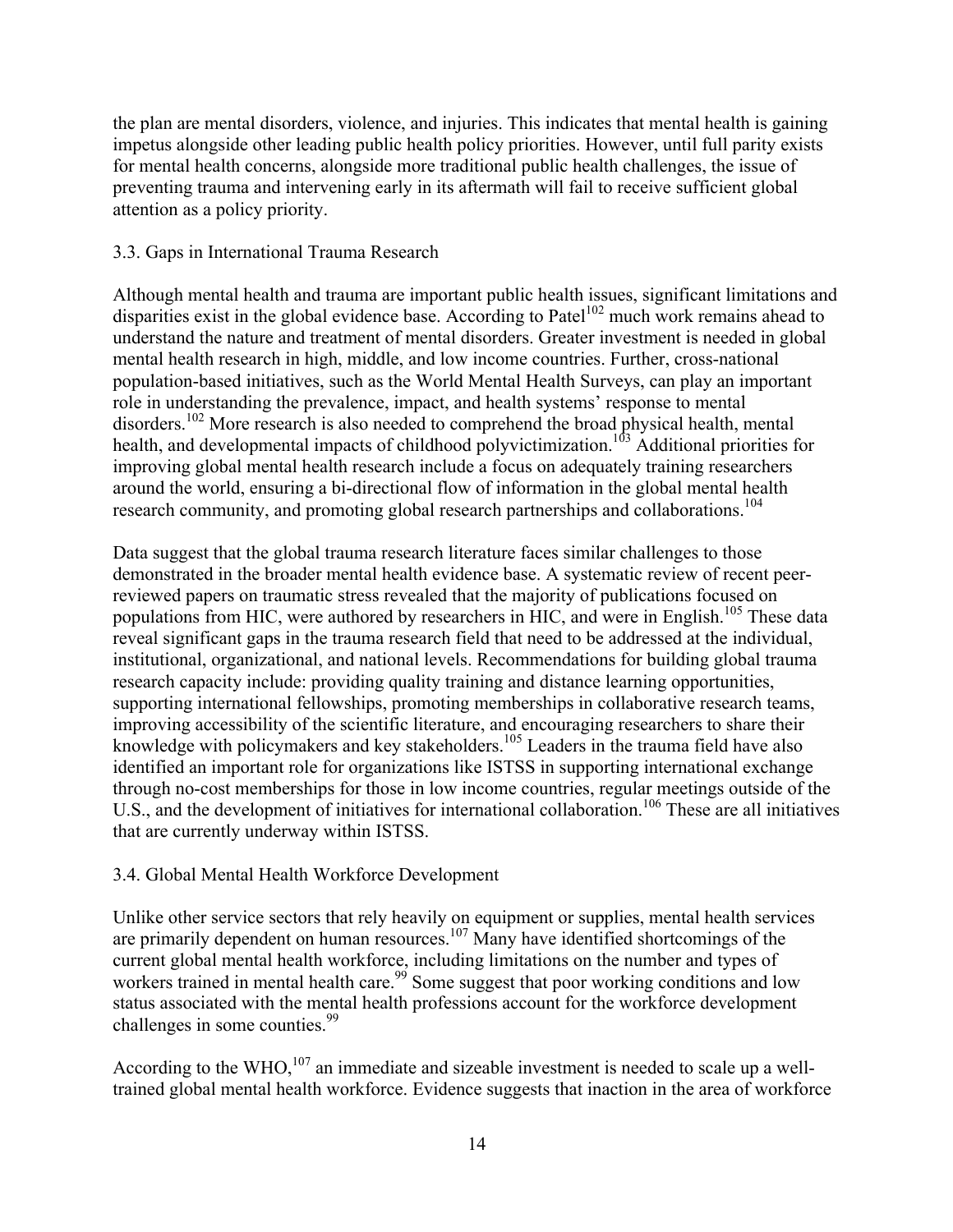development will further treatment gaps that could result in increased disability, poorer economic productivity, and depletion of other government resources.<sup>107</sup> One of the workforce development-related strategies of the global mental health movement to address the mental health treatment gap is task sharing or task shifting in LMIC. Such task shifting involves the redistribution of tasks from highly qualified health workers to health workers with shorter training and fewer qualifications in order to make more efficient use of available human resources.<sup>108</sup> This strategy includes an important role for mental health professionals in training and supervising primary care workers. This strategy may also involve collaboration with healers, religious practitioners, and ritual leaders, as well as the training of non-specialist health workers to offer interventions for the care of mental, neurological, and substance-abuse disorders.<sup>109</sup>

While significant attention must continue to focus on developing the overall mental health workforce, specific efforts must ensure that the existing and future mental health workforce is adequately trained on issues related to prevention and early intervention of trauma.<sup>110</sup> Several important efforts are underway by leaders in the trauma field to develop trauma-focused competencies to help mental health professionals build foundational trauma knowledge and skills.<sup>111-113</sup> Clearly, these new developments around the globe have significant implications for the competencies that ISTSS aims to facilitate among its membership.

### 3.5. Access to and Inequities in Mental Health Care

In many countries, a wide gap exists between the need for mental health services and the availability of treatment.<sup>107</sup> There are a number of explanations for this gap, including a lack of human and financial resources dedicated to mental health. According to the WHO,  $107$  mental health is often a poorly funded priority. This is particularly challenging for LMIC, which are home to over 80% of the global population, but utilize less than 20% of the mental health resources.<sup>114</sup> The WHO World Mental Health Survey Consortium recently published comprehensive figures on the global burden of mental disease and the efforts to provide services worldwide.<sup>115</sup> These data indicate that on average LIC spend 0.5% of their health budget on mental health. For HIC this percentage is 5.1%. Further, LIC spend 73% of their mental health budget on residential care, and HIC 54%, despite many efforts to deinstitutionalize residential services. It is noteworthy that only 7% of patients in LIC receive follow-up community care as compared to 45% in HIC.<sup>115</sup> Similarly, 48% of the patients in LIC receive treatment for physical disorders as compared to 6% for psychiatric disorders. In HIC, 65% of the patients receive treatment for their physical disorder, while only 24% for their mental disorder. Worldwide there exists a troubling cycle of disadvantage, social exclusion, and mental disorders. The consequent treatment gap is a contravention of basic human rights, as more than 75% of those identified with serious anxiety, mood, impulse control, or substance use disorders in the World Mental Health surveys in LMIC received no care at all, despite substantial role disability.

Further, mental health resources are often inequitably distributed among countries, regions, and within communities. Such inequities can occur in access to care, use and outcomes of care, and by geographic region, race/ethnicity, gender, sexual orientation, and socioeconomic status.<sup>116</sup> For example, populations with low socioeconomic status have the highest need and poorest access to mental health care.<sup>114</sup> Evidence suggests that most mental health resources are located in or near large cities and many of these resources are heavily focused on institutional care rather than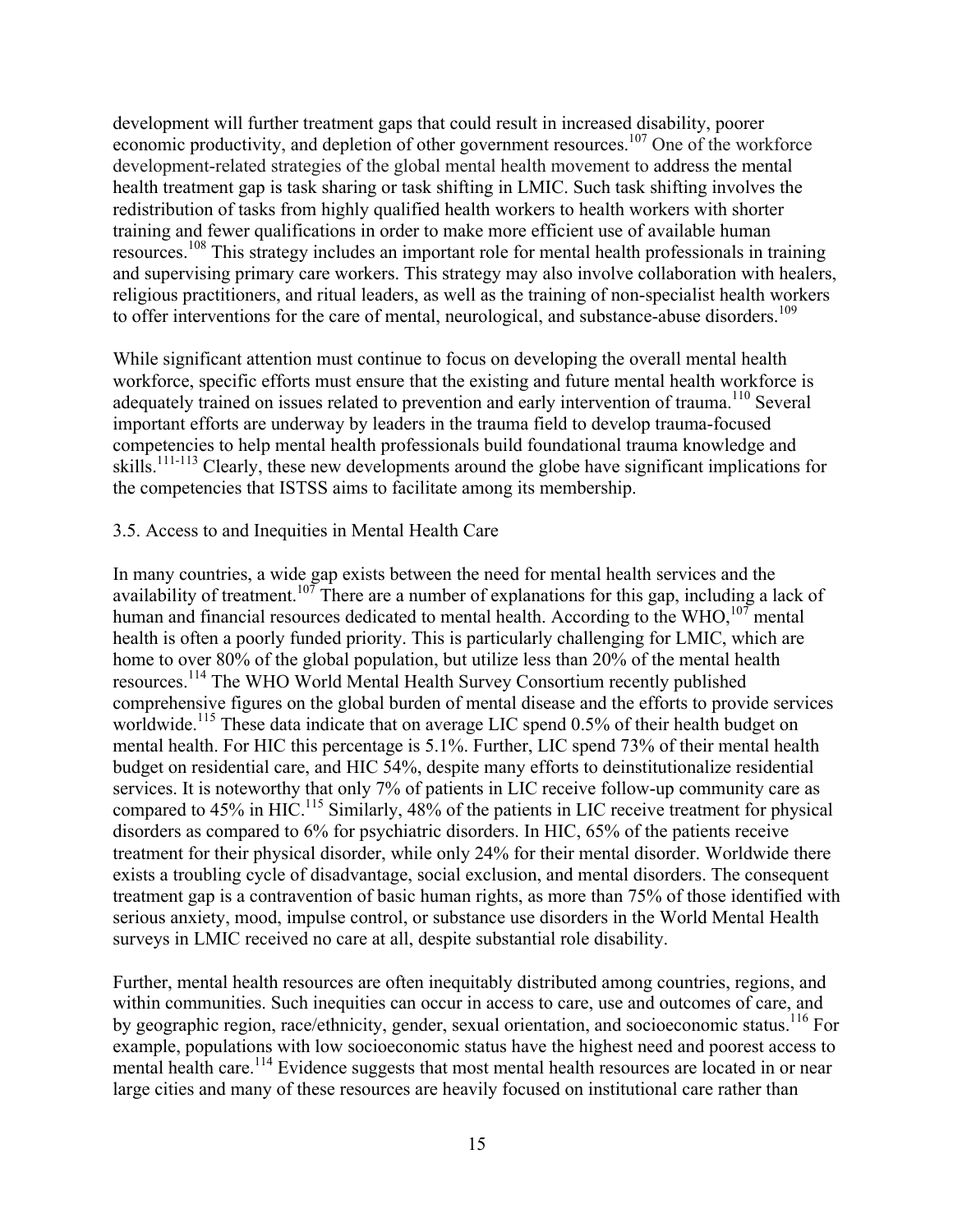community-based care.<sup>99</sup> In order to adequately address mental health and trauma focused prevention and early intervention, governments must invest more of their health budgets toward mental health and trauma-informed services and infrastructure and ensure equitable distribution of these resources, especially among those at greatest risk for trauma exposure and poorer posttrauma outcomes.

### 3.6. Integrated Traumatic Stress Care

Much attention around the world has focused on the benefits of integrating mental health care into primary care and other settings where people receive services.<sup>104,116,117</sup> Such integration of physical and mental health care is especially important for trauma exposed populations, as they often seek help in primary care rather than mental health settings.<sup>118</sup> While much of the global population is only seen in primary care, mental health issues (such as PTSD) often go undiagnosed in this setting.<sup>119</sup> Further, physical disease is often accompanied by psychological morbidity that is not always recognized by primary care providers.<sup>117</sup> For example, in an urban primary care setting in Cape Town, South Africa, nearly all patients had been exposed to trauma, and many met diagnostic criteria for PTSD, depression, and somatization disorder; however, no patients had been diagnosed with psychiatric disorders in primary care, and only 1% of patients were receiving any treatment for psychiatric disorders.<sup>120</sup> These findings suggest a need to train primary care professionals in the basics of mental and behavioral health as a critical public health measure.<sup>117</sup>

In addition, both mental health professionals and primary care providers should be considering the now overwhelming evidence that trauma exposure and PTSD have adverse effects on physical health.<sup>121</sup> PTSD treatments rarely address health-related alterations except for recent attention to PTSD-related substance use disorders. If PTSD adversely affects health behaviors such as diet and exercise, critical risk factors for many chronic diseases, this implies treatments for PTSD should address key health-related behaviors. Evidence that PTSD and other traumarelated mental health outcomes are associated with earlier mortality,<sup>122</sup> increased risk of cardiovascular disease,  $62,123$  and type 2 diabetes,  $124$  for example, suggests that at the very least, mental health professionals need to refer patients to primary care for screening and monitoring.

Many efforts are underway to integrate physical and mental health and provide trauma-informed training to health care providers, including in the Department of Veterans Affairs in the U.S. and a variety of European countries. This includes a policy of routine screening by health care providers for trauma exposure and resources to assist providers in addressing trauma and PTSD in primary care.<sup>118</sup> Similar practices and policies are underway in other systems around the world; however, integration of mental health and trauma-informed services remains the exception and not the rule in many communities.

Several authors suggest that a true public health approach requires mental health integration beyond primary care to include sectors such as education, justice, welfare, and labor through partnerships with government, non-governmental organizations, and the faith-based community.<sup>125</sup> While the mental health system may be considered as a hub, other sectors can play a critical role, such as the economic sector (e.g., supporting income generation among the poor), the social sector (e.g., serving as a safety net), the education sector (e.g., addressing the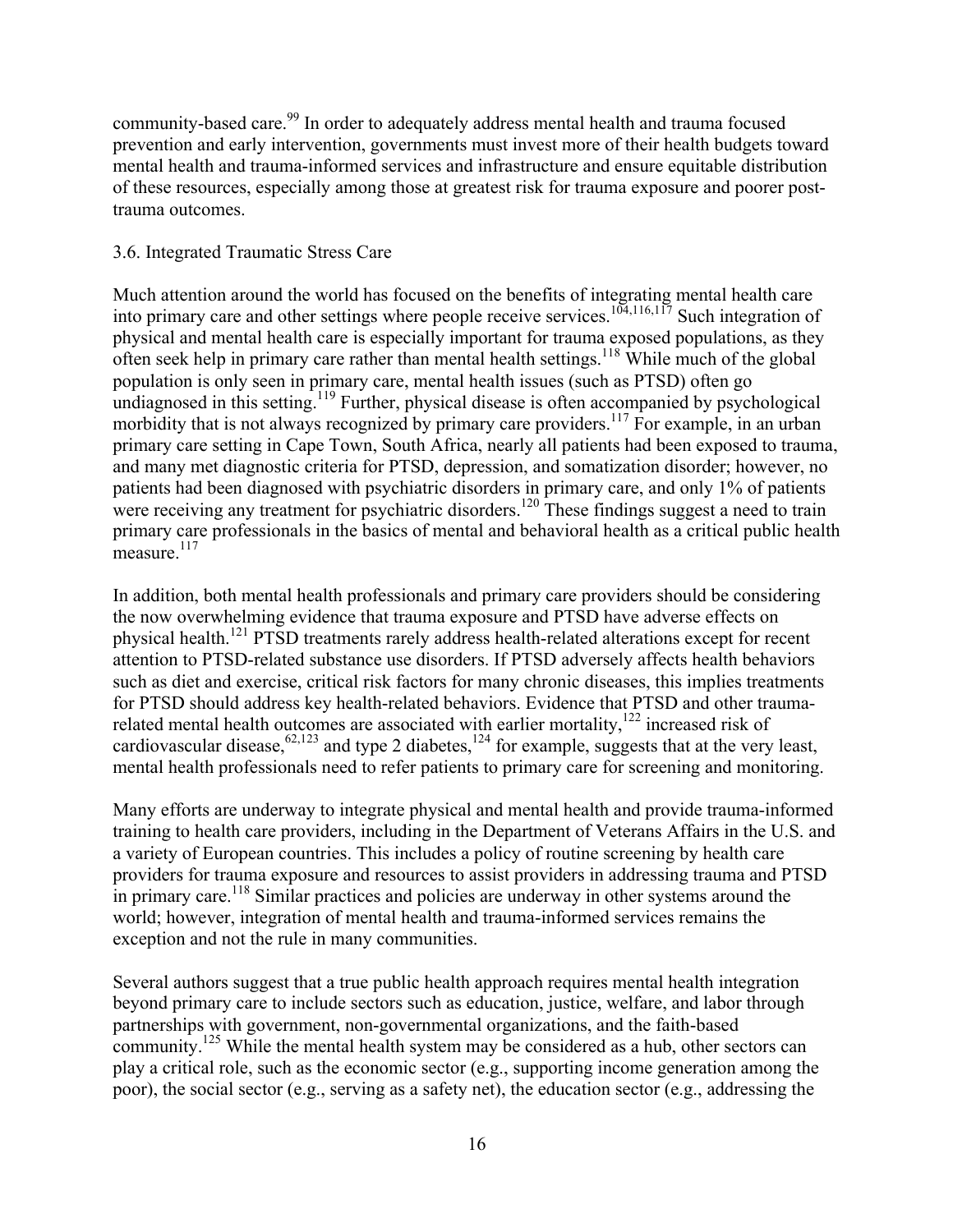needs of children and youth), the legal sector and women's organizations (e.g., addressing human rights violations and family violence), consumers (e.g., offering self-help resources), and insurance and other companies.

### 3.7. Stigma and Discrimination

Stigma associated with mental health issues, such as traumatic stress, can serve as a significant barrier to mental health treatment and positive outcomes. According to the WHO,<sup>126</sup> those with mental health conditions are among the most marginalized and vulnerable groups in society. They are often isolated from their communities and may face restrictions in exercising their political and civil rights. In addition, they can have difficulty accessing health care, social services, and educational and employment opportunities. Those living with mental health conditions have a greater likelihood of disability and premature death, as compared to the general population.<sup>126</sup>

Efforts to address stigma and discrimination related to mental health issues are underway in many parts of the world. Among the strategies used to address mental health stigma include social activism, public education, and contact with persons with mental illness. For example, in military conflicts in Africa and the Middle East, women who survive sexual violence are often marginalized. Using radio or television, or negotiating with elders and community leaders to provide education may help to prevent survivors from being ostracized. A recent meta-analysis of outcomes studies revealed that both education and contact had positive effects on reducing stigma for adults and adolescents with a mental illness.<sup>127</sup> Further, public health leaders suggest that continued efforts to support services and policies that combat stigma and promote the wellbeing of those with mental illness must focus on creating a culture of social inclusion, with attention on the resiliency and strengths of this community.<sup>128</sup> This focus may be particularly well suited to addressing mental health stigma among survivors of traumatic events, given the significant attention to issues of resiliency in the traumatic stress field.

# **4. The Role of ISTSS in Promoting Trauma as a Public Health Issue**

The ISTSS Trauma and Public Health Task Force identified several overarching public policy challenges of relevance to addressing trauma as a global public health issue. As the premier society for the exchange of professional knowledge and expertise in the field of traumatic stress, ISTSS can play an important role in addressing these challenges. Below are examples of what ISTSS has already done to address these challenges as well as recommendations for what more ISTSS might do to address these concerns. Any consideration of these recommendations should take into account how ISTSS can add unique value, and the scope of ISTSS participation should be consistent with ISTSS resources.

### **1. Promote the Inclusion of Trauma in the Global Public Health Agenda and Infuse a Public Health Perspective in ISTSS Activities**

- a. What ISTSS has already done to address this challenge:
	- i. From 1993-2014, ISTSS participated in consultative status with the Economic and Social Council of the UN to engage in education and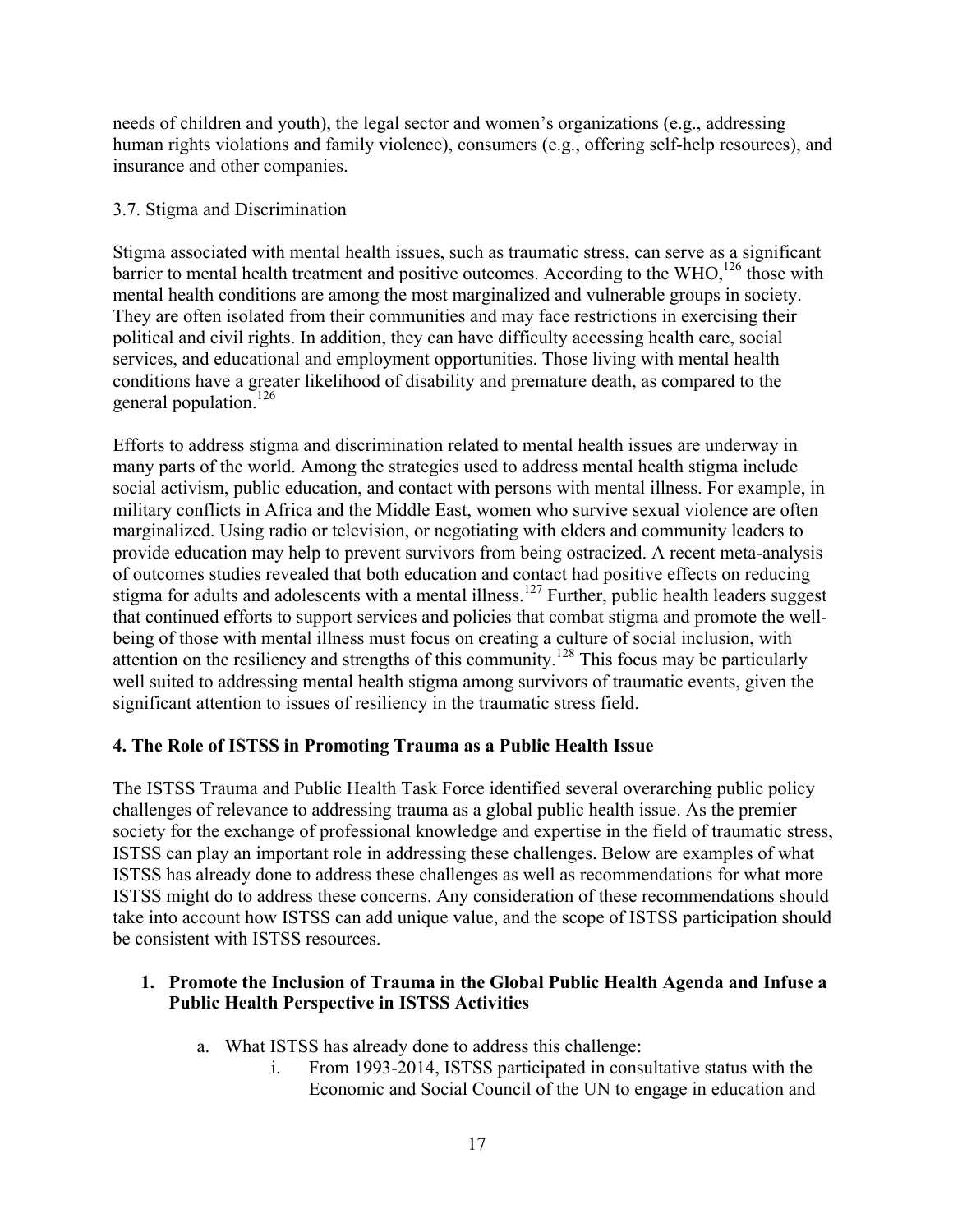advocacy on issues including human rights; violence, war and refugees; crime and justice; rights of women and children; health and mental health; emergency planning; and poverty and development concerns.

- ii. In 2003, ISTSS leaders collaborated with several UN agencies to produce the edited book entitled *Trauma Interventions in War and Peace: Prevention, Practice, and Policy*. 129
- iii. In 2008, ISTSS co-sponsored an educational briefing in the U.S. House of Representatives on *Addressing the Mental Health Needs of Service Members, Veterans, and their Families: Innovative Strategies for Prevention, Treatment, and Recovery*.
- iv. In 2011, ISTSS submitted written testimony to the U.S. House of Representatives Foreign Affairs Committee on the issue of sexual assault in the Peace Corps.
- b. What more ISTSS might do to address this challenge:
	- i. Ask the Scientific Program Committee and Global Meetings Committee to include a public health focus or track of programing at the ISTSS Annual Meeting or the ISTSS Global Meetings outside of North America and reach out to professionals in public health and related disciplines to invite them to participate and attend.\*
	- ii. Establish a committee focused on addressing the "societal impact" goal of the ISTSS strategic plan. Request that this committee develop specific criteria for vetting and determining ISTSS participation in key public health policy issues.\*
	- iii. Share relevant resources, such as the Trauma and Public Health Task Force Report and the Global Collaboration on Child Abuse and Neglect resources, with key public health stakeholders and policymakers around the world (e.g., APHA, WHO).
	- iv. When appropriate, support efforts of and collaborate with ISTSS members who maintain relationships with key global public health stakeholders (e.g., WHO, UN, PAHO) on trauma and public health-related initiatives.\*
	- v. Ask the committee focused on addressing the "societal impact" goal of the ISTSS strategic plan and the ISTSS Website Editor to work together to:
		- 1. highlight/link to trauma relevant public health resources and information\*, and
		- 2. highlight efforts of ISTSS members to inform trauma and public health research, practice, and policy.\*

# **2. Address Gaps in International Trauma and Public Health Research**

- a. What ISTSS has already done to address this challenge:
	- i. In 2000, the designated theme for the ISTSS Annual Meeting was "*Public Health Perspectives on Trauma Treatment and Research: A Continuum of Care from Primary Prevention to Clinical Services*".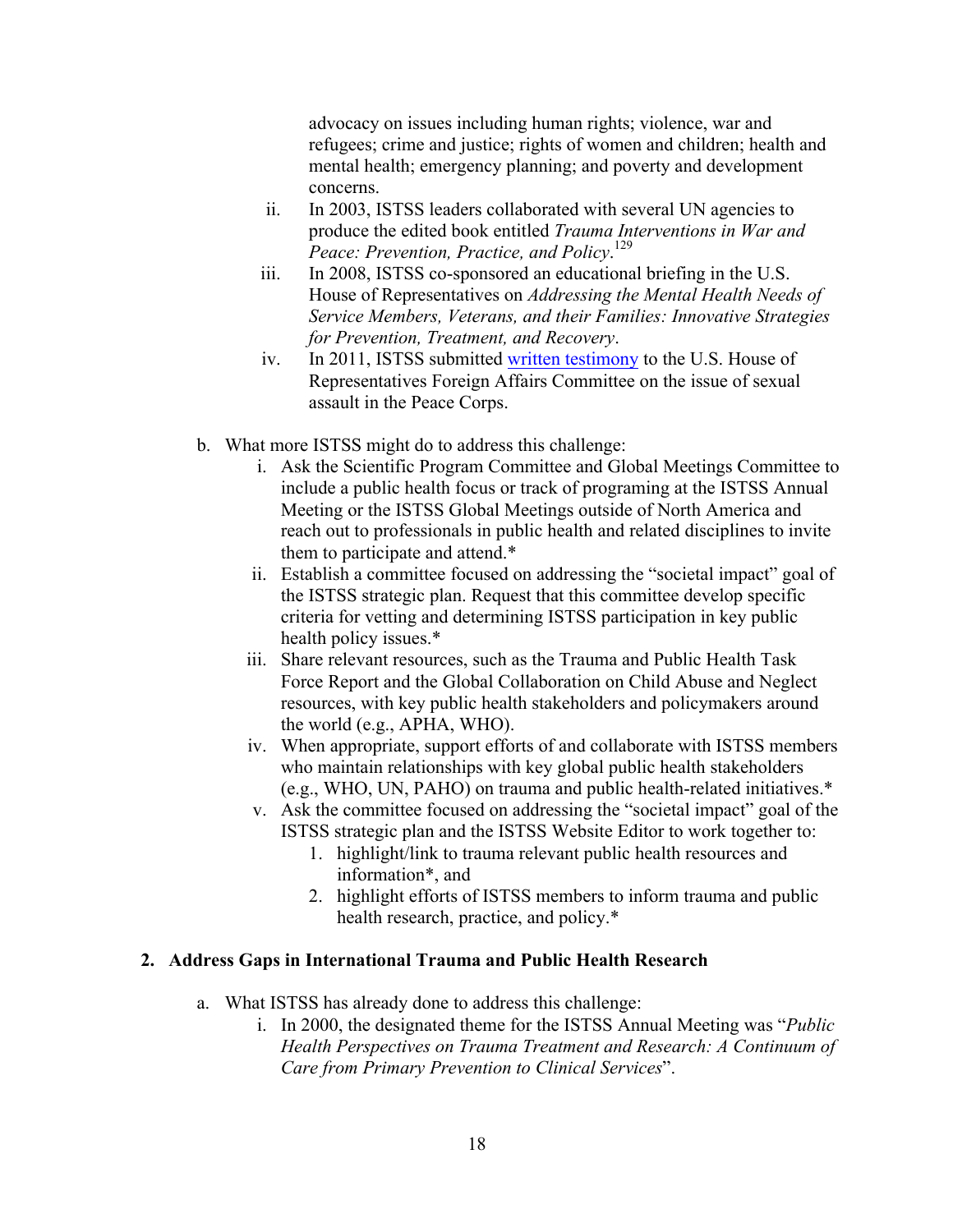- ii. Several ISTSS Annual Meetings have included keynote addresses with a public health focus.
- iii. The *Journal of Traumatic Stress* (*JTS*) has included select articles from a trauma and public health perspective.
- iv. Since 2005, ISTSS included *JTS* in the World Health Organization HINARI Programme, which enables LMIC to gain access to one of the world's largest collections of biomedical and health literature.
- v. At the 2014 ISTSS Annual Meeting, ISTSS hosted a "Paper in a Day" session to foster collaborations between young researchers from around the world.
- b. What more ISTSS might do to address this challenge:
	- i. Work in collaboration with a peer reviewed journal to develop a special issue, or recurring highlighted articles, on trauma and public health.
	- ii. Implement a communications plan to educate funders regarding the need to incorporate public health approaches to trauma research.

### **3. Develop and Maintain a Trauma-Informed Global Public Health Workforce**

- a. What ISTSS has already done to address this challenge:
	- i. In 2000, ISTSS participated in the creation of the *Guidelines for International Training in Mental Health and Psychosocial Interventions for Trauma-Exposed Populations in Clinical and Community Settings*. 130
	- ii. Since 2001, ISTSS has awarded 37 Travel Grants to support a limited number of trauma professionals from LMIC attending the ISTSS Annual Meeting.
	- iii. In 2005, ISTSS drafted and disseminated an official statement on torture and its impact, and the special roles and ethical obligations of health and social care professionals in responding to torture.
	- iv. ISTSS has offered a sliding scale rate based on country of origin for Annual Meeting registration fees since 2005 and for membership dues since 2006.
	- v. From 2007-2009, leaders and members of ISTSS participated in The European Network for Traumatic Stress Training and Practice (TENTS-TP) process.
	- vi. In 2008, ISTSS established a Global Meetings initiative to host regular ISTSS sponsored meetings outside of North America.
	- vii. In 2013, leaders and members of ISTSS participated in the New Haven Trauma Competency process.
	- viii. In 2014, ISTSS established a no-cost corresponding membership for those in low income countries (pilot currently underway in Africa).
- b. What more ISTSS might do to address this challenge:
	- i. Ask the Scientific Program Committee to invite/develop Pre-Meeting Institutes at the Annual Meeting to build skills and knowledge on public health topics.\*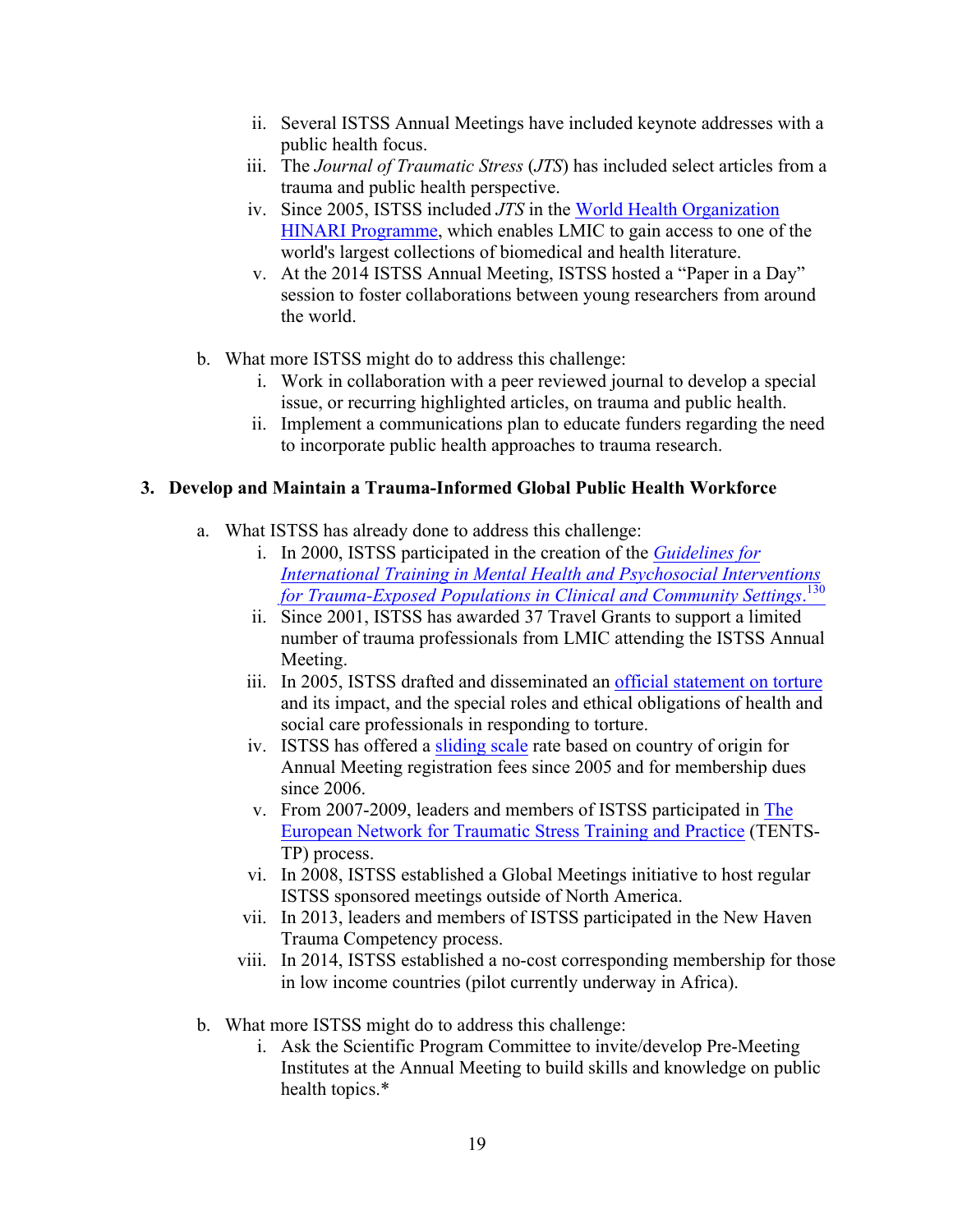- ii. Ask the Distance Education Committee to work with trauma and public health experts to:
	- 1. develop webinars/online education content to help trauma researchers and clinicians understand a public health perspective and develop their skills in this area\*, and
	- 2. review the content of the ISTSS Advanced Training in Traumatic Stress Certificate Program to ensure that it incorporates a public health perspective into the requirements.
- iii. Expand the current ISTSS corresponding membership campaign in Africa to include specific outreach to public health professionals in Africa.\*
- iv. Seek funding to expand the Travel Grant program for the ISTSS Annual Meeting and invite participation of trauma professionals with public health relevant interests.
- v. Implement a communications plan to outreach to educators regarding the need to incorporate public health approaches to trauma research, prevention, and intervention into curricula.\*

# **4. Improve Equitable Access to Effective Integrated and Trauma-Informed Approaches to Care**

- a. What ISTSS has already done to address this challenge:
	- i. In 2005, ISTSS developed the *ISTSS Treatment Guidelines*, presented in *Effective Treatments for PTSD, Second Edition,* to assist clinicians who provide treatment for adults, adolescents, and children with PTSD (currently being updated).
	- ii. In 2005, ISTSS participated in the creation of the *ISTSS/RAND Guidelines on Mental Health Training of Primary Healthcare Providers for Trauma Exposed Populations in Conflict-Affected Countries*.
	- iii. In 2011, ISTSS submitted a statement to the DSM-V Anxiety, Obsessive Compulsive (OC) Spectrum, Post-traumatic, and Dissociative Disorders Work Group to support the designation of an umbrella category of "Trauma and Stress-Related Disorders".
	- iv. In 2012, ISTSS developed the *ISTSS Expert Consensus Treatment Guidelines for Complex PTSD in Adults*, to aid clinicians in making decisions about the treatment of individuals with Complex PTSD.
	- i. The ISTSS website offers treatment resources, including treatment manuals, for acute stress disorder and PTSD, patient handouts, and links to high-quality web-based trainings in evidence-based practices.
- b. What more ISTSS might do to address this challenge:
	- i. Consider including or expanding specific content on integrated care that addresses a wider public health reach of treatment approaches in the revised *ISTSS Treatment Guidelines* and the next edition of *Effective Treatments for PTSD*.
	- ii. Collaborate with key global stakeholders (e.g., APHA, WHO, professional associations) to develop brief, informative, and visually appealing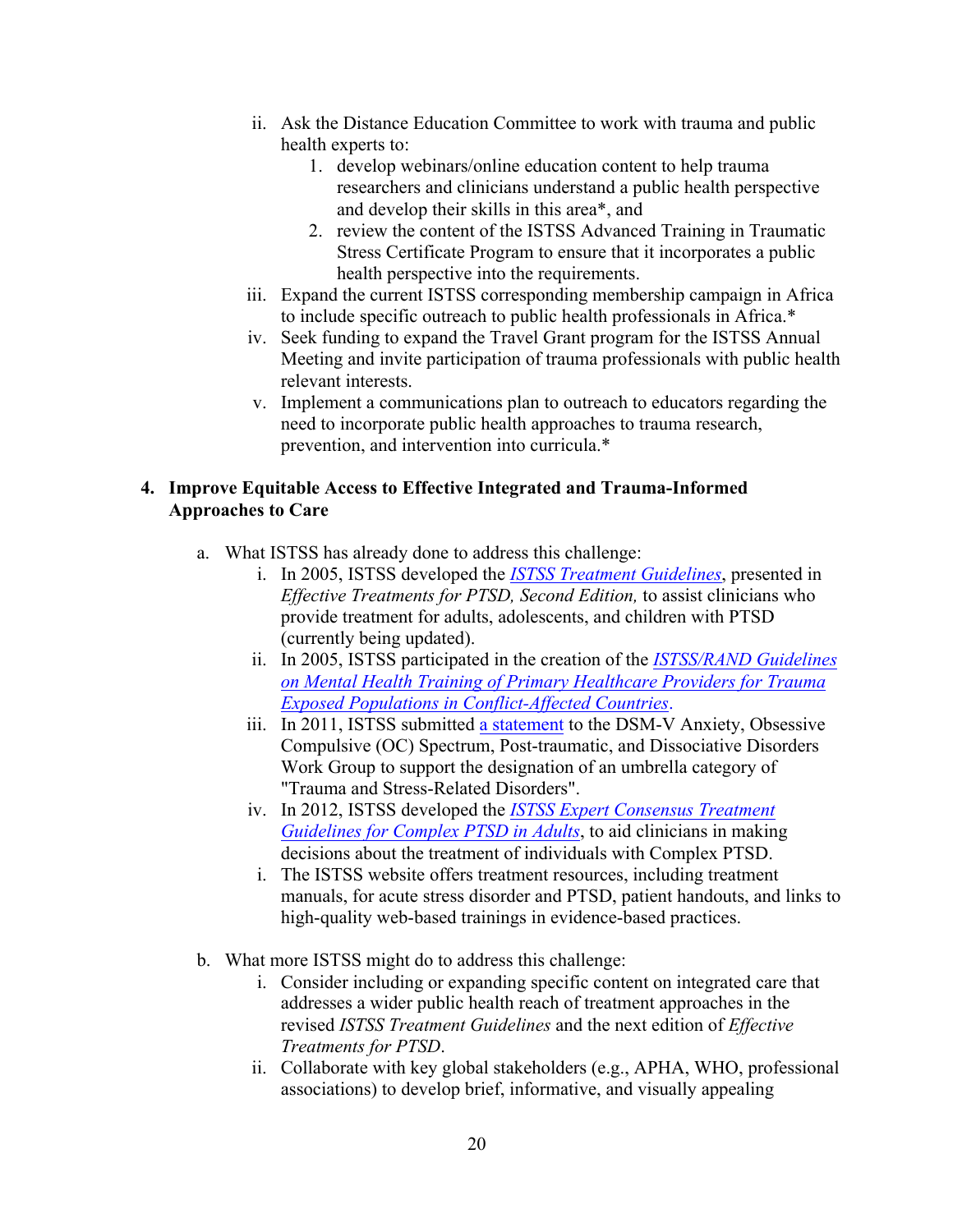educational resources for diverse interdisciplinary audiences (e.g., health care providers, school personnel, criminal justice system, policymakers).\*

iii. When appropriate, support the efforts of partner organizations to improve equitable access to prevention and mental health services.

# **5. Reduce Stigma and Discrimination Associated with Trauma and Mental Health Issues**

- a. What ISTSS has already done to address this challenge:
	- i. From 2001-2006, ISTSS participated in the PTSD Alliance to provide educational resources to individuals diagnosed with PTSD and their loved ones; those at risk for developing PTSD; and medical, healthcare, and other frontline professionals.
	- ii. In 2007, ISTSS developed the *Survivors Talk about Trauma video series*, which offers a personalized glimpse into the nature of trauma, how it affects us as individuals, and how treatment can reduce these effects.
- b. What more ISTSS might do to address this challenge:
	- i. When appropriate, support the efforts of partner organizations to reduce stigma and discrimination associated with trauma and mental health issues.

*\*Indicates that recommendation is relevant to addressing more than one public health policy challenge area.*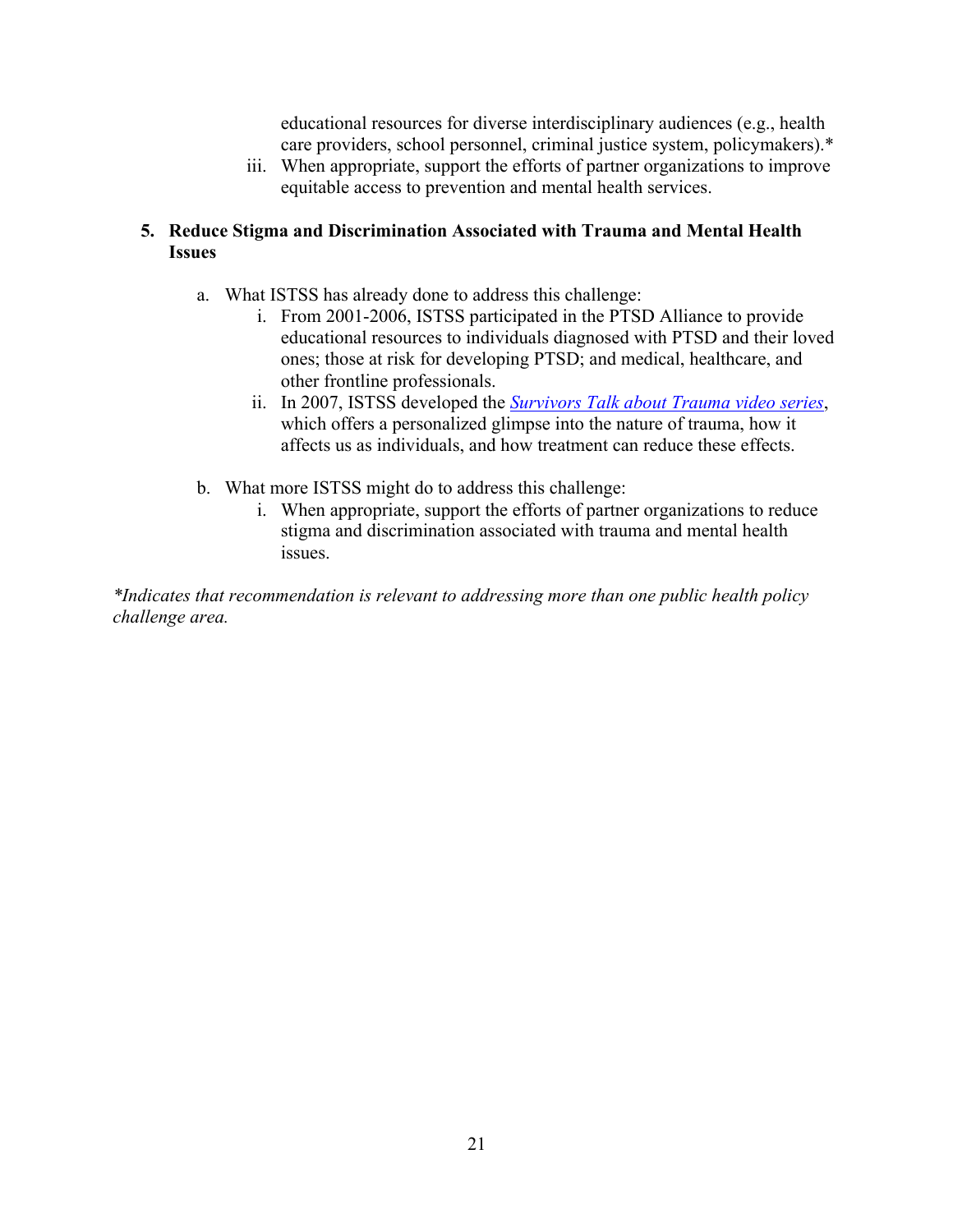### References

- 1. American Psychiatric Association. *Diagnostic and Statistical Manual of Mental Disorders, 5th Edition (DSM-5).* Washington, DC: American Psychiatric Press; 2013.
- 2. Kessler RC, Sonnega A, Bromet E, Hughes M, Nelson CB. Posttraumatic stress disorder in the National Comorbidity Survey. *Archives of General Psychiatry.* 1995;52:1048- 1060.
- 3. Breslau N, Kessler RC, Chilcoat HD, Schultz LR, Davis GC, Andreski P. Trauma and posttraumatic stress disorder in the community: The 1996 Detroit Area Survey of Trauma. *Archives of General Psychiatry.* 1998;55:626-632.
- 4. Roberts AL, Gilman SE, Breslau J, Breslau N, Koenen KC. Race/ethnic differences in exposure to traumatic events, development of post-traumatic stress disorder, and treatment-seeking for post-traumatic stress disorder in the United States. *Psychological Medicine.* 2011;41:71-83.
- 5. Resnick HS, Kilpatrick DG, Dansky BS, Saunders BE, Best CL. Prevalence of civilian trauma and posttraumatic stress disorder in a representative national sample of women. *Journal of Consulting and Clinical Psychology.* 1993;61:984-991.
- 6. Creamer M, Burgess P, McFarlane AC. Post-traumatic stress disorder: findings from the Australian National Survey of Mental Health and Well-being. *Psychological Medicine.* 2001;31:1237-1247.
- 7. Ferry F, Bunting B, Murphy S, O'Neill S, Stein DJ, Koenen KC. Traumatic events and their relative PTSD burden in Northern Ireland: a consideration of the impact of the 'Troubles'. *Social Psychiatry and Psychiatric Epidemiology.* in press.
- 8. Atwoli L, Stein DJ, Williams DR, et al. Trauma and posttraumatic stress disorder in South Africa: analysis from the South African Sress and Health Study. *BMC Psychiatry.* 2013;13:182.
- 9. McLaughlin KA, Koenen KC, Hill E, et al. Trauma exposure and posttraumatic stress disorder in a US national sample of adolescents. *Journal of the American Academy of Child & Adolescent Psychiatry.* 2013;52:815-830.
- 10. Rees S, Silove D, Chey T, et al. Lifetime prevalence of gender-based violence in women and the relationship with mental disorders and psychosocial function. *JAMA: Journal of the American Medical Association.* 2011;306:513-521.
- 11. Garcia-Moreno C, Jansen HAFM, Ellsberg M, Heise L, Watts C. WHO Multi-country study on women's health and domestic violence against women. *Lancet.* 2006;368:1260- 1269.
- 12. Finkelhor D, Ormrod R, Turner HA. The developmental epidemiology of childhood victimization. *Journal of Interpersonal Violence.* 2009;24:711-731.
- 13. Roberts AL, Austin SB, Corliss HL, Vandermorris AK, Koenen KC. Pervasive trauma exposure among US sexual orientation minority adults and risk of posttraumatic stress disorder. *American Journal of Public Health.* 2010;100(2433-2441).
- 14. Balsam KF, Rothblum ED, Beauchaine TP. Victimization over the life span: A comparison of lesbian, gay, bisexual, and heterosexual siblings. *Journal of Consulting and Clinical Psychology.* 2005;73:477-487.
- 15. Rothman EF, Exner D, Baughman AL. The prevalence of sexual assault against people who identify as gay, lesbian, or bisexual in the United States: A systematic review. *Trauma, Violence, and Abuse.* 2011;12:55-66.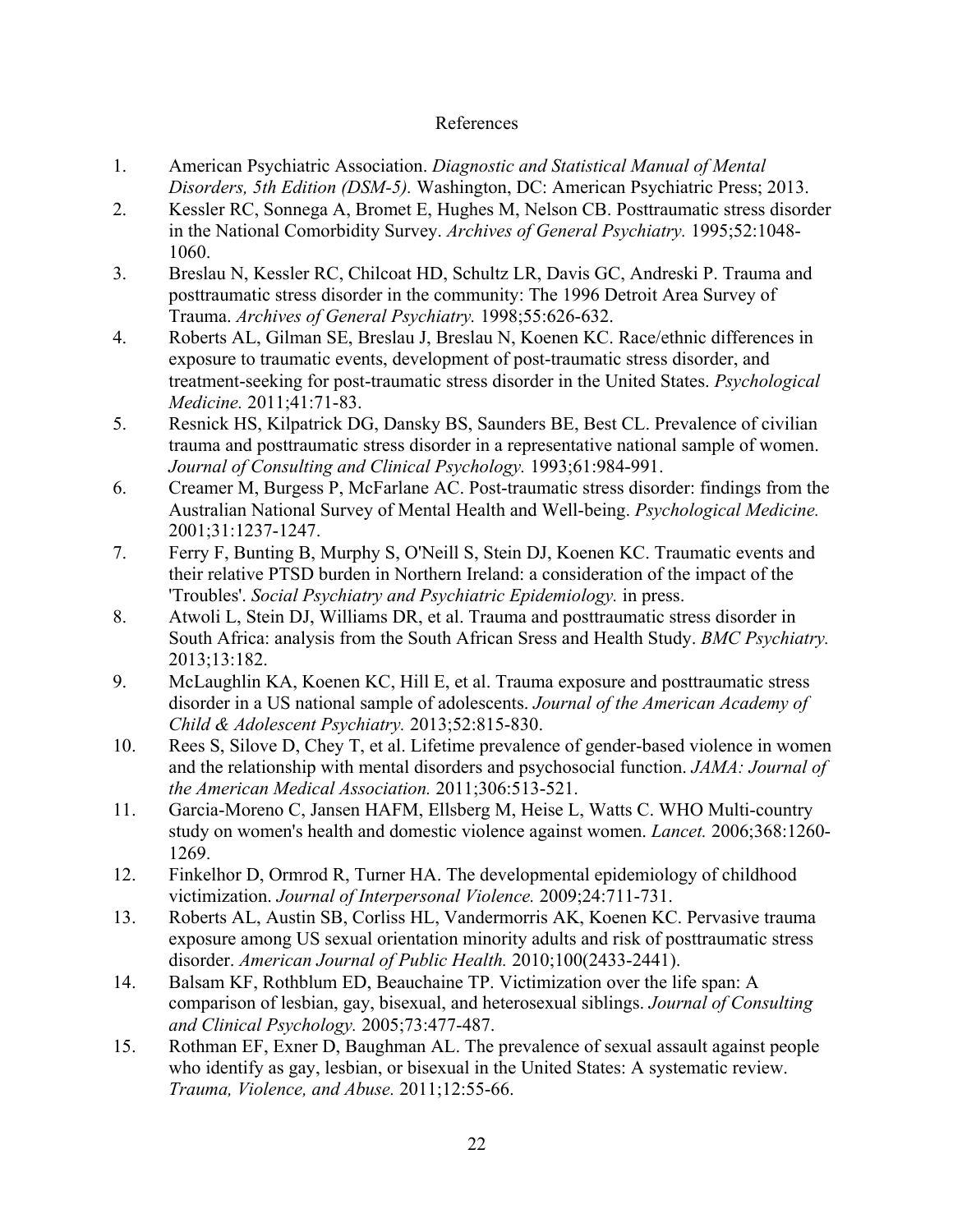- 16. Perkonigg A, Kessler RC, Storz S, Wittchen H-U. Traumatic events and post-traumatic stress disorder in the community: Prevalence, risk factors, and comorbidity. *Acta Psychiatrica Scandinavica.* 2000;101:46-59.
- 17. Nakagawa Y, Shaw R. Social capital: A missing link in disaster recovery. *International Journal of Mass Emergencies and Disasters.* 2004;22:5-34.
- 18. Hobfoll SE, De Jong JT. Limitations of Natural Recovery from Trauma: The Centrality of Threats to Attachment and Safety and Their Reinstatement. In: Zoellner LA, Feeny NC, eds. *Facilitating resilience and recovery following traumatic events*. New York: Guilford Press; 2014.
- 19. Rosenbaum S. US health policy in the aftermath of Hurricane Katrina. *JAMA: Journal of the American Medical Association.* 2006;295:437-440.
- 20. Galea S, Ahern J, Resnick H, et al. Psychological sequelae of the September 11 terrorist attacks in New York city. *New England Journal of Medicine.* 2002;346:982-987.
- 21. Galea S, Brewin CR, Gruber M, et al. Exposure to hurricane-related stressors and mental illness after Hurricane Katrina. *Archives of General Psychiatry.* 2007;64:1427-1434.
- 22. Hollifield M, Hewage C, Gunawardena CN, Piyadasa K, Bopagoda K, Weerarathnege K. Symptoms and coping in Sri Lanka 20-21 months after the 2004 tsunami. *British Journal of Psychiatry.* 2008;192:39-44.
- 23. Harbom L, Melander E, Wallensteen P. Dyadic dimensions of armed conflict, 1946-2007. *Journal of Peace Research.* 2008;45:697-710.
- 24. World Health Organization. *World report on violence and health.* Geneva: World Health Organization;2002.
- 25. United Nations High Commissioner for Refugees. *A year of crises: UNHCR global trends 2011.* 2012.
- 26. Scott KM, Koenen KC, Aguilar-Gaxiola S, et al. Associations between lifetime traumatic events and subsequent chronic physical conditions: A cross-national, cross-sectonal study. *PloS One.* 2013;8(11).
- 27. Shalev AY, Freedman S, Peri T, et al. Prospective study of posttraumatic stress disorder and depression following trauma. *American Journal of Psychiatry.* 1998;155:630-637.
- 28. Green JG, McLaughlin KA, Berglund P, et al. Childhood adversities and adult psychopathology in the National Comorbidity Survey Replication (NCS-R) I: Associations with first onset of DSM-IV disorders. *Archives of General Psychiatry.* 2010;62:113-123.
- 29. McLaughlin KA, Green JG, Gruber MJ, Sampson NA, Zaslavsky A, Kessler RC. Childhood adversities and first onset of psychiatric disorders in a national sample of adolescents. *Archives of General Psychiatry.* 2012;69:1151-1160.
- 30. Wilsnack SC, Vogeltanz ND, Klassen AD, Harris TR. Childhood sexual abuse and women's substance abuse: National survey findings. *Journal of Studies on Alcohol and Drugs.* 1997;58:264-271.
- 31. Kessler RC, Berglund P, Demler O, Jin R, Merikangas KR, Walters EE. Lifetime prevalence and age-of-onset distributions of DSM-IV disorders in the National Comorbidity Survey Replication. *Archives of General Psychiatry.* 2005;62:593-602.
- 32. Koenen KC, Moffit TE, Poulin R, Martin J, Caspi A. Early childhood factors associated with the development of post-traumatic stress disorder: results from a longitudinal birth cohort. *Psychological Medicine.* 2007;37:181-192.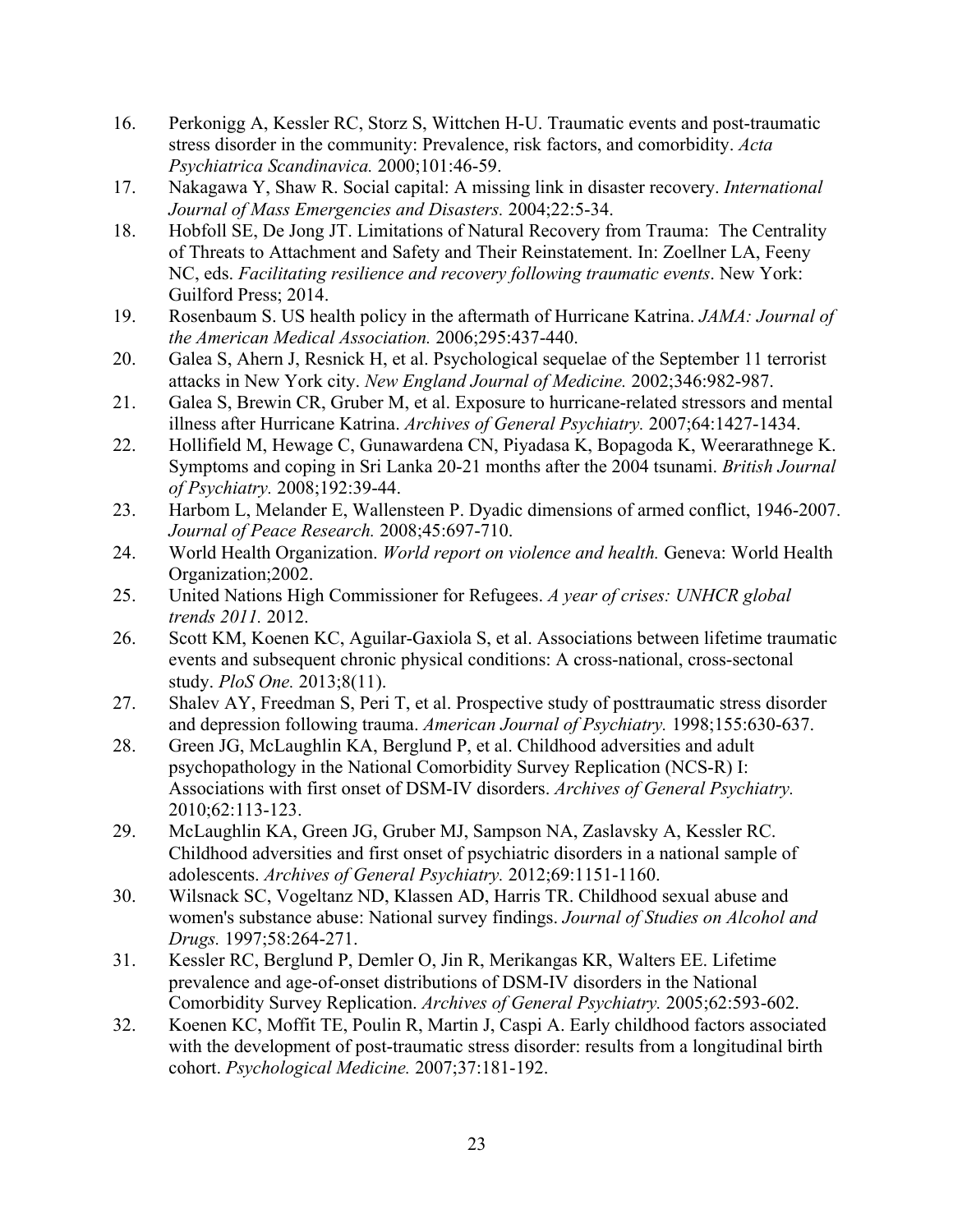- 33. Mills KL, Teesson M, Ross J, Peters L. Trauma, PTSD, and substance use disorders: findings from the Australian National Survey of Mental Health and Well-Being. *American Journal of Psychiatry.* 2006;163:652-658.
- 34. McEvoy PM, Grove R, Slade T. Epidemiology of anxiety disorders in the Australian general population: Findings of the 2007 Australian National Survey of Mental Health and Well-Being. *Australian New Zealand Journal of Psychiatry.* 2011;45:957-967.
- 35. Van Ameringen M, Mancini C, Patterson B, Boyle MH. Post-traumatic stress disorder in Canada. *CNS Neurosicence and Therapeutics.* 2008;14:171-181.
- 36. Norris FH, Murphy AD, Baker CK, Perilla JL, Rodriguez FG, Rodriguez JG. Epidemiology of trauma and posttraumatic stress disorder in Mexico. *Journal of Abnormal Psychology.* 2003;112:646-656.
- 37. de Jong JTVM, Komproe IH, Ommeren MV, et al. Lifetime events and posttraumatic stress disorder in 4 postconflict settings. *JAMA: Journal of the American Medical Association.* 2001;286:555-562.
- 38. Van Duijl M, Kleijn W, De Jong JT. Are symptoms of spirit possessed patients covered by the DSM-IV or DSM-5 criteria for possession trance disorder? A mixed-method explorative study in Uganda. *Social Psychiatry and Psychiatric Epidemiology.* 2012;48:1417-1430.
- 39. van Ommeren M, Sharma B, Komproe IH, et al. Trauma and loss as determinants of medically unexplained epidemic illness in a Bhutanese refugee camp. *Psychological Medicine.* 2001;31:1259-1267.
- 40. De Jong JT, Reis R. Kiyang-yang, a West-African post-war idiom of distress. *Culture, Medicine and Psychiatry.* 2010;34:301-321.
- 41. Koenen KC, Moffit TE, Caspi A, Taylor A, Purcell S. Domestic violence is associated with environmental suppression of IQ in young children. *Development and Psychopathology.* 2003;15:297-311.
- 42. Cicchetti D, Toth TL. A developmental psychopathology perspective on child abuse and neglect. *Journal of the American Academy of Child & Adolescent Psychiatry.* 1995;34:541-565.
- 43. Mezzacappa E, Kindlon D, Earls F. Child abuse and performance task assessments of executive functions in boys. *Journal of Child Psychology and Psychiatry.* 2001;42:1041- 1048.
- 44. DePrince AP, Weinzierl KM, Combs MD. Executive function performance and trauma exposure in a community sample of children. *Child Abuse and Neglect.* 2009;33:353-361.
- 45. Teicher MH, Anderson CM, Polcari A. Childhood maltreatment is associated with reduced volume in the hippocampal subfields CA3, dentate gyrus, and subiculum. *Proceedings of the National Academy of Sciences.* 2012;109:E563-572.
- 46. McCrory EJ, De Brito SA, Sebastian CL, et al. Heightened neural reactivity to threat in child victims of family violence. *Current Biology.* 2011;21:R947-948.
- 47. Pollak SD, Vardi S, Putzer Bechner AM, Curtin JJ. Physically abused children's regulation of attention in response to hostility. *Child Development.* 2005;76:968-977.
- 48. Pollak SD, Sinha P. Effects of early experience on children's recognition of facial displays of emotion. *Development and Psychopathology.* 2002;38:784-791.
- 49. McLaughlin KA, Hatzenbuehler ML. Mechanisms linking stressful life events and mental health problems in a prospective, community-based sample of adolescents. *Journal of Adolescent Health.* 2009;44:153-160.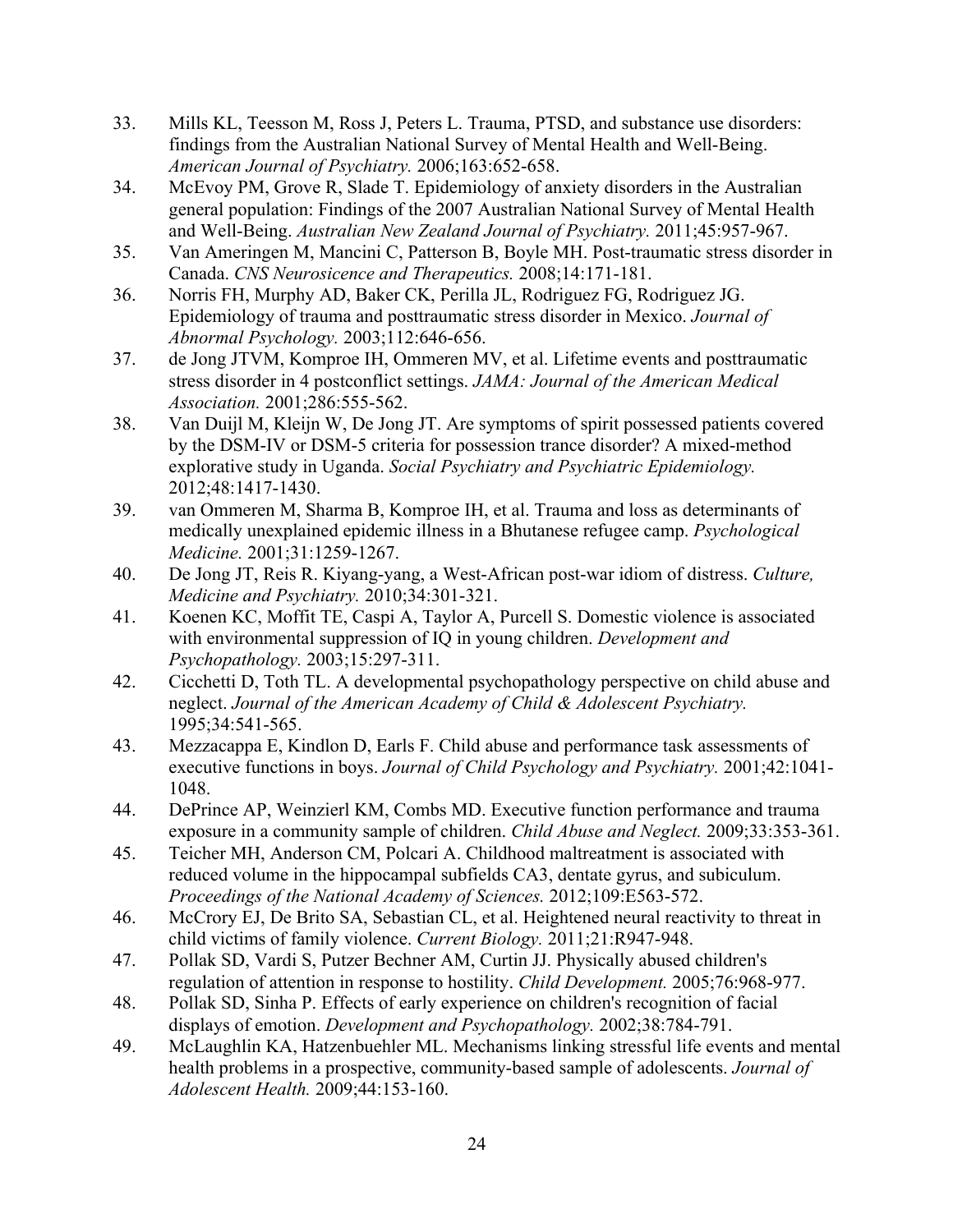- 50. De Bellis MD, Chrousos GP, Dorn LD, et al. Hypothalamic-pituitary-adrenal axis dysregulation in sexually abused girls. *Journal of Clinical Endocrinology and Metabolism.* 1994;78:249-255.
- 51. Cole PM, Putnam FW. Effect of incest on self and social functioning: A developmental psychopathology perspective *Journal of Consulting and Clinical Psychology.* 1992;60:174-184.
- 52. DiLillo D. Interpersonal functioning among women reporting a history of childhood sexual abuse: empirical findings and methodological issues. *Clinical Psychology Review.* 2001;21:553-576.
- 53. Follette V, Polusney MA, Bechtle AE, Naugle AE. Cumulative trauma: The impact of child sexual abuse, adult sexual assault, and spouse abuse. *Journal of Traumatic Stress.* 1996;9:25-35.
- 54. Kilpatrick DG, Ruggiero KJ, Acierno R, Saunders BE, Resnick HS, Best CL. Violence and risk of PTSD, major depression, substance abuse/dependence, and comorbidity: Results from the National Survey of Adolescents. *Journal of Consulting and Clinical Psychology.* 2003;71:692-700.
- 55. Kessler RC. Posttraumatic stress disorder: The burden to the individual and to society. *Journal of Clinical Psychiatry.* 2000;61(suppl. 5):4-12.
- 56. Ormel J, Petukhova M, Chatterji S, et al. Disability and treatment of specific mental and physical disorders across the world. *British Journal of Psychiatry.* 2008;192:368-375.
- 57. Breslau N, Davis GC, Peterson EL, Schultz LR. A second look at comorbidity in victims of trauma: The posttraumatic stress disorder-major depression connection. *Biological Psychiatry.* 2000;48:902-909.
- 58. Breslau N, Davis GC, Schultz LR. Posttraumatic stress disorder and the incidence of nicotine, alcohol, and other drug disorders in persons who have experienced trauma. *Archives of General Psychiatry.* 2003;60:289-294.
- 59. Kubzansky LD, Bordelois P, Jun H-J, et al. The weight of traumatic stress: a prospective study of posttraumatic stress disorder symptoms and weight status in women *JAMA Psychiatry.* 2014;71:44-51.
- 60. Zayfert C, Dums AR, Fergusson RJ, Hegel MT. Health functioning impairments associated with posttraumatic stress disorder, anxiety disorders, and depression. *Journal of Nervous and Mental Disease.* 2002;190:233-240.
- 61. Farley M, Patsalides BM. Physical symptoms, posttraumatic stress disorder and healthcare utilization of women with and without childhood physical and sexual abuse. *Psychological Reports.* 2001;89:595-606.
- 62. Kubzansky LD, Koenen KC, Jones C, Eaton WW. A prospective study of posttraumatic stress disorder symptoms and coronary heart disease in women. *Health Psychology.* 2009;28:125-130.
- 63. Kubzansky LD, Koenen KC, Spiro III A, Vokonas PS, Sparrow D. Prospective study of post-traumatic stress disorder symptoms and coronary heart disease in the Normative Aging Study. *Archives of General Psychiatry.* 2007;64:109-116.
- 64. Galovski T, Lyons JA. Psychological sequelae of combat violence: A review of the impact of PTSD on the veteran's family and possible interventions. *Aggression and Violent Behavior.* 2004;9:477-501.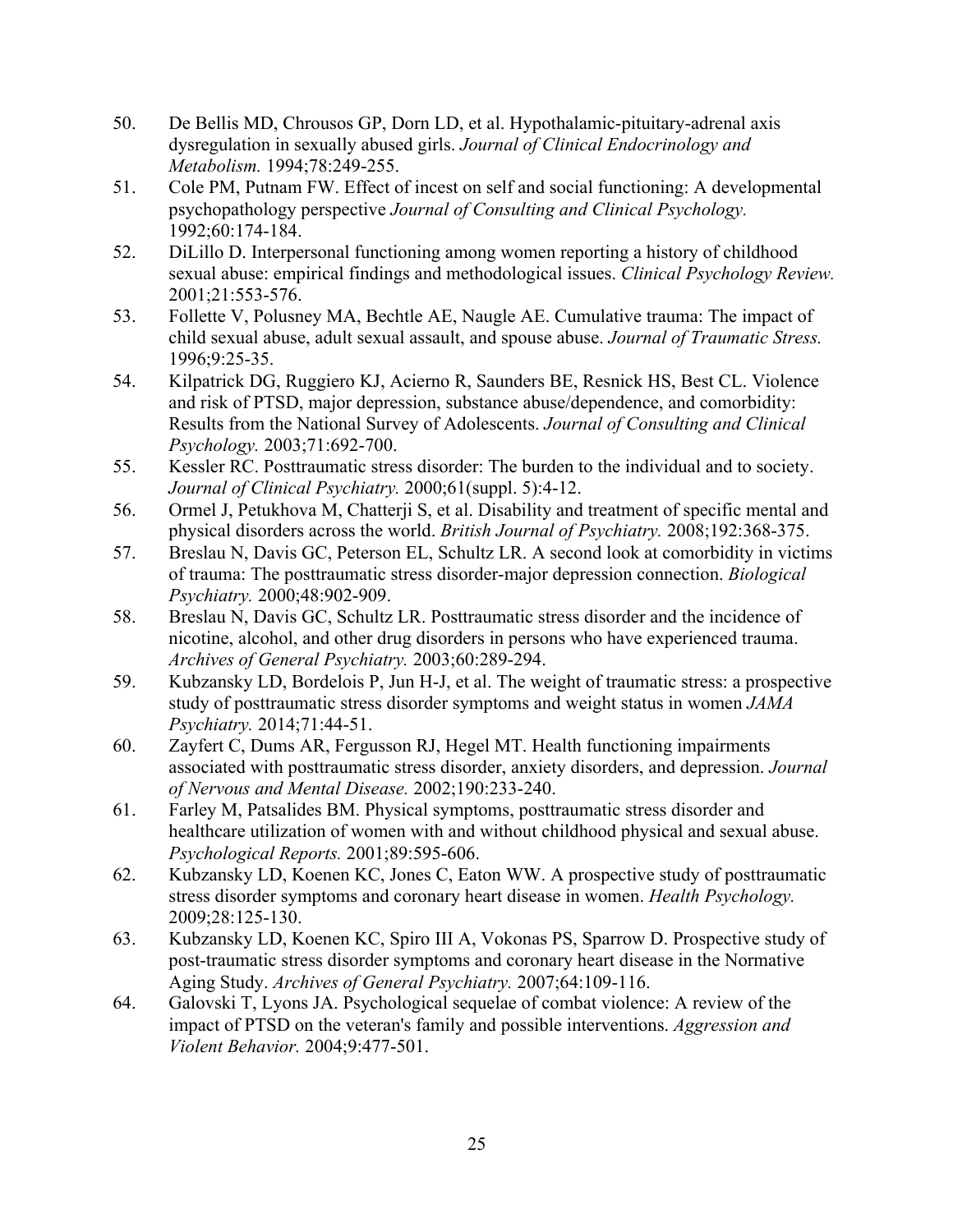- 65. Yehuda R, Halligan SL, Grossman R. Childhood trauma and risk for PTSD: Relationship to intergenerational effects of trauma, parental PTSD, and cortisol excretion. *Development and Psychopathology.* 2001;3:733-753.
- 66. Roberts AL, Galea S, Austin SB, et al. Posttraumatic stress disorder across two generations: Concordance and mechanisms in a population-based sample. *Biological Psychiatry.* 2012;72:505-511.
- 67. Danieli Y. *International Handbook of Multigenerational Legacies of Trauma.* New York: Plenum Press; 1998.
- 68. Susser M, Susser ES. Choosing a future for epidemiology: I. Eras and paradigms. *American Journal of Public Health.* 1996;86:668-673.
- 69. Susser ES, Schwartz S, Morabia A, Bromet EJ. Searching for the causes of mental disorders. In: Susser ES, Schwartz S, Morabia A, Bromet EJ, eds. *Psychiatric Epidemiology*. New York: Oxford University Press; 2006.
- 70. Susser M. Does risk factor epidemiology put epidemiology at risk? Peering into the future. *Journal of Epidemiology and Community Health.* 1998;52:608-611.
- 71. Krieger N. Epidemiology and the web of causation: Has anyone seen the spider? *Social Science and Medicine.* 1994;39:887-903.
- 72. Bronfenbrenner U. *The ecology of human development: Experiments by nature and design.* Cambridge, MA: Harvard University Press; 1979.
- 73. Dahlberg LL, Krug EG. Violence: a global public health problem. In: Krug E, Dahlberg LL, Mercy JA, Lozano R, eds. *World Report on Violence and Health*. Geneva, Switzerland: World Health Organization; 2002:1-56.
- 74. Commission on Chronic Illness. *Chronic illness in the United States.* Vol 1. Cambridge, MA: Harvard University Press; 1957.
- 75. Wiist WH, Barker K, Arya N, et al. The Role of Public Health in the Prevention of War: Rationale and Competencies. *American Journal of Public Health.* 2014;104:e34-e37.
- 76. De Jong JT. A public health framework to translate risk factors related to political violence and war into multilevel preventive interventions. *Social Science & Medicine.* 2010;70:71-79.
- 77. Gordon R. An operational classification of disease prevention. In: Steinberg JA, Silverman MM, eds. *Preventing mental disorders*. Rockville, MD: Department of Health and Human Services; 1987.
- 78. Institute of Medicine. *Reducing risks for mental disorders: Frontiers for preventive intervention research.* Washington, DC: National Academy Press; 1994.
- 79. Costello EJ, Angold A. Developmental epidemiology. In: Cicchetti D, Cohen D, eds. *Developmental psychopathology, Vol 1: Theory and methods*. New York: Wiley & Sons; 1995.
- 80. Katz J, Moore J. Bystander education training for campus sexual assault prevention: an initial meta-analysis. *Violence and Victims.* 2013;28:1054-1067.
- 81. Chapman S, Alpers P, Agho K, Jones M. Australia's 1996 gun law reforms: faster falls in firearm deaths, firearm suicides, and a decade without mass shootings. *Injury Prevention.* 2006;12:365-372.
- 82. Xu X, Chaloupka FJ. The effects of prices on alcohol use and its consequences. *Alcohol Research and Health.* 2011;34:236-245.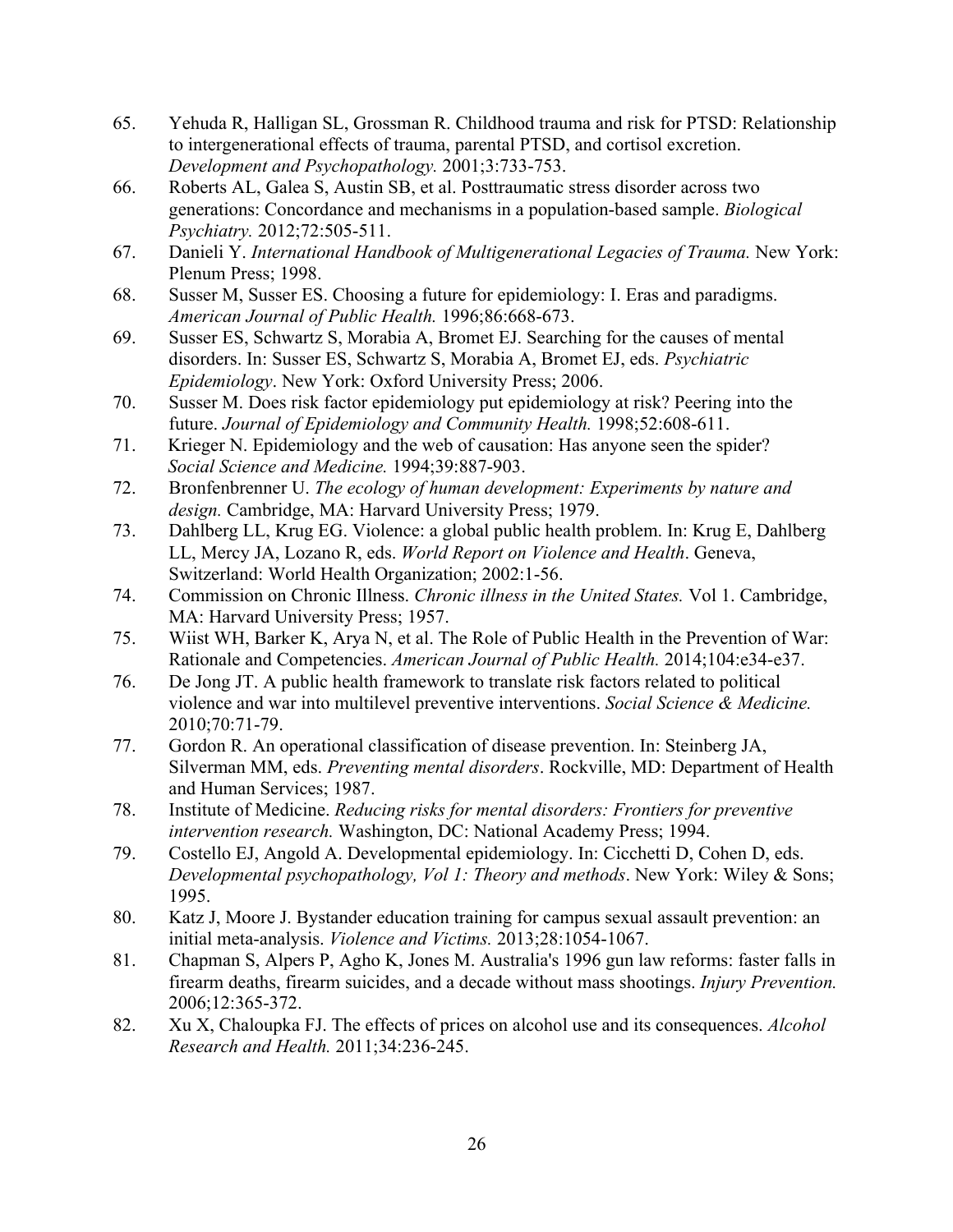- 83. Chaloupka FJ, Grossman M, Saffer H. The effects of price on the consequences of alcohol use and abuse. In: Galanter M, ed. *Recent Developments in Alcoholism, Vol 14: The Consequences of Alcoholism*. New York: Plenum Press; 1998:331-346.
- 84. Presley CA, Meilman PW, Leichliter JS. College factors that influence drinking. *Journal of Studies on Alcohol.* 2002;14:89-90.
- 85. Daar AS, Singer PA, Persad DL, et al. Grand challenges in chronic non-communicable diseases. *Nature.* 2007;450:494-496.
- 86. Collins PY, Patel V, Joestl SS, et al. Grand challenges in global mental health. *Nature.* 2007;475:27-30.
- 87. Scott KM, Al-Hamzawi AO, Andrade LH, et al. Associations between subjective social status and DSM-IV mental disorders: Results from the World Mental Health Surveys. *JAMA Psychiatry.* in press.
- 88. De Jong JT. Disaster public mental health. In: Stein DJ, Friedman M, Blanco C, eds. *Post-traumatic stress disorder*. Oxford: John Wiley and Sons; 2011:217-262.
- 89. Cerdá M, Richards C, Cohen GH, et al. Civilian stressors associated with alcohol use disorders in the national guard. *American Journal of Preventive Medicine.* 2014;47:461- 466.
- 90. Cerdá M, Bordelois PM, Galea S, Norris FH, Tracy M, Koenen KC. The course of posttraumatic stress symptoms and functional impairment following a disaster: what is the lasting influence of acute versus ongoing traumatic events and stressors? . *Social Psychiatry and Psychiatric Epidemiology.* 2013;48:385-395.
- 91. Laborde DJ, Magruder KM, Caye J, Parrish TB. Feasibility of disaster mental health preparedness training for Black communities. *Disaster Medicine and Public Health Preparedness.* 2013;7:303-312.
- 92. Hourani LL, Council CL, Hubal RC, Strange LB. Approaches to the primary prevention of posttraumatic stress disorder in the military: a review of the stress control literature. *Military Medicine.* 2011;176:721-730.
- 93. Berkowitz SJ, Stover CS, Marans SR. The child and family traumatic stress intervention: Secondary prevention for youth at risk of developing PTSD. *Journal of Child Psychology and Psychiatry.* 2011;52:676-685.
- 94. Hatzenbuehler ML, McLaughlin KA, Keyes KM, Hasin DS. The impact of discriminatory laws on psychiatric disorders in LGB populations: A prospective study. *American Journal of Public Health.* 2010;100:452-459.
- 95. Hodas GR. *Responding to childhood trauma: The promise and practice of trauma informed care.* Pennsylvania Office of Mental Health and Substance Abuse Services: 2006.
- 96. Ko SJ, Ford JD, Kassam-Adams N, et al. Creating trauma-informed systems: Child welfare, education, first responders, health care, juvenile justice. *Professional Psychology: Research and Practice.* 2008;39:396-404.
- 97. Centers for Disease Control and Prevention. Ten great public health achievements: United States 2001-2010. *Morbidity and Mortality Weekly Report.* 2011;60:619-623.
- 98. Purtle J. The legislative response to PTSD in the United States (1989-2009): A content analysis. *Journal of Traumatic Stress.* 2014;27:501-508.
- 99. Saracena B, van Ommeren M, Batniji R, et al. Barriers to improvement of mental health services in low-income and middle-income countries. *Lancet.* 2007;370:1164-1174.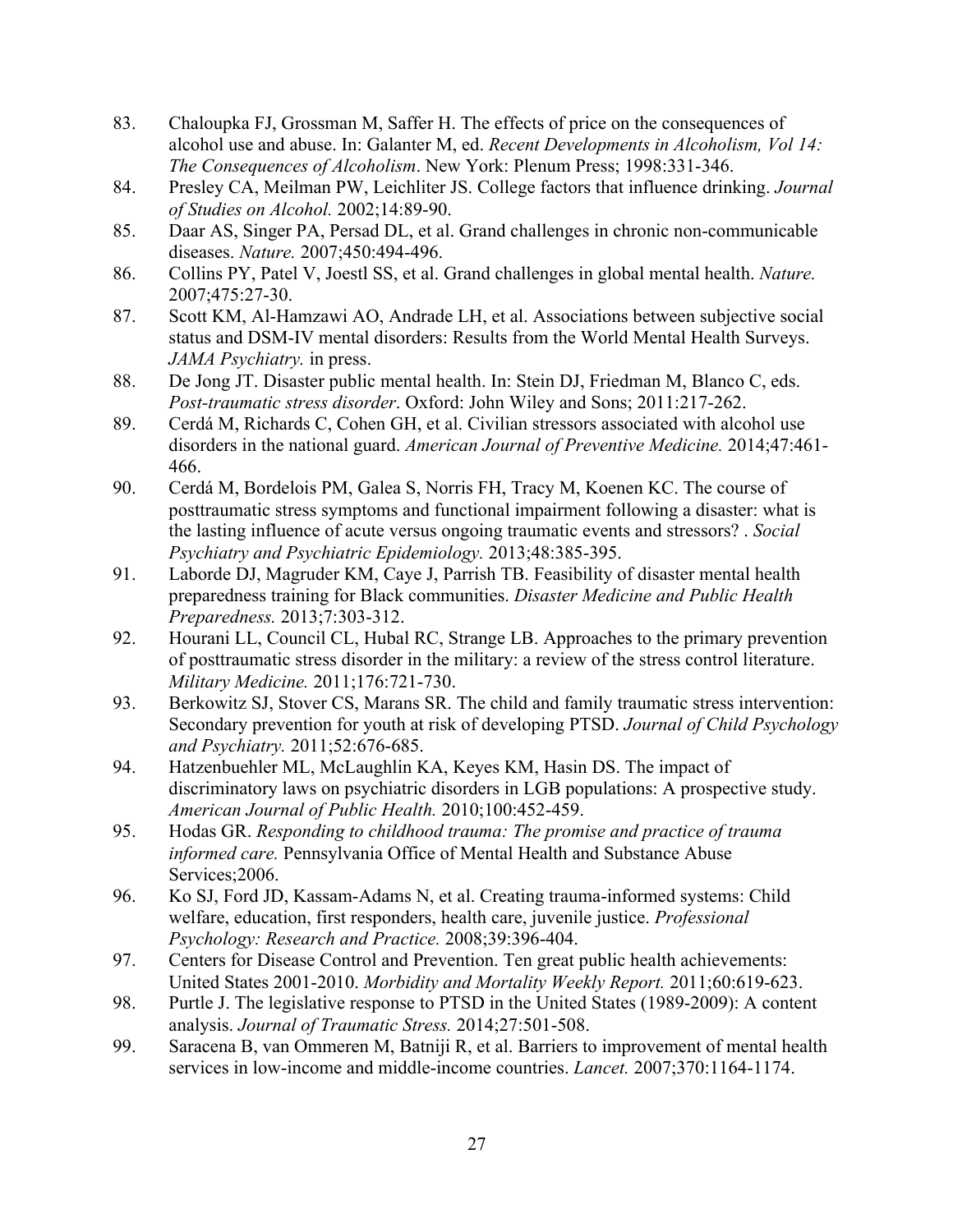- 100. Saxena S, Skeen S. No health without mental health: Challenges and opportunities in global mental health. *African Journal of Psychiatry.* 2012;15:397-400.
- 101. World Health Organization. *Global action plan for the prevention and control of noncommunicable diseases 2013-2020.* Geneva: World Health Organization;2013.
- 102. Patel V. Global mental health: From science to action. *Harv Rev Psychiatry.* 2012;20:6- 12.
- 103. Felitti VJ, Anda RF, Nordenberg D, et al. Relationship of childhood abuse and household dysfunction to many of the leading causes of death in adults: The Adverse Childhood Experiences (ACE) Study. *American Journal of Preventive Medicine.* 1998;14:245-258.
- 104. Patel V, Prince M. Global mental health: A new global health field comes of age. *JAMA: Journal of the American Medical Association.* 2010;303:1976-1977.
- 105. Fodor KE, Unterhitzenberger J, Chou CY, et al. Is traumatic stress research global? A bibliometric analysis. *European Journal of Psychotraumatology.* 2014;5:23269.
- 106. Schnyder U. Trauma is a global issue. *European Journal of Psychotraumatology.*  2013;4:20419.
- 107. World Health Organization. Human resources for mental health: Workforce shortages in low- and middle-income countries. 2011; http://whqlibdoc.who.int/publications/2011/9789241501019\_eng.pdf?ua=1
- 108. World Health Organization. *Task shifting: rational redistribution of tasks among health workforce teams: global recommendations and guidelines.* Geneva: World Health Organization;2008.
- 109. van Ginneken N, Tharyan P, Lewin S, et al. Non-specialist health worker interventions for the care of mental, neurological and substance-abuse disorders in low- and middleincome countries. *Cochrane Database of Systematic Reviews.* 2013;19(11):CD009149.
- 110. Reifels L, Bassilios B, Forbes D, et al. A systematic approach to building the mental health response capacity of practitioners in a post-disaster context. *Advances in Mental Health.* 2013;11:246-256.
- 111. Cook JM, Newman E, The New Haven Trauma Competency Group. A Consensus Statement on Trauma Mental Health: The New Haven Competency Conference Process and Major Findings. *Psychological Trauma: Theory, Research, Practice, and Policy.*  2014;6:300-307.
- 112. Layne CM, Strand V, Popescu M, et al. Using the Core Curriculum on Childhood Trauma to Strengthen Clinical Knowledge in Evidence-Based Practitioners. *Journal of Clinical Child & Adolescent Psychology.* 2014;43:286-300.
- 113. Bisson JI, Tavakoly B, Witteveen AB, et al. TENTS guidelines: Development of postdisaster psychosocial care guidelines through a delphi process. *British Journal of Psychiatry.* 2010;196:69-74.
- 114. Saxena S, Thornicroft G, Knapp M, Whiteford H. Resources for mental health: Scarcity, inequity, and inefficiency. *Lancet.* 2007;370:878-879.
- 115. Alonso J, Chatterji S, Yanling H. *The burden of mental disorders: Global perspectives from the WHO World Mental Health Surveys.* New York: Cambridge University Press; 2013.
- 116. Ngui EM, Khasakhala L, Ndetei D, Roberts LW. Mental disorders, health inequalities and ethics: A global perspective. *International Review of Psychiatry.* 2010;22:235-244.
- 117. World Health Organization. Mental health: New understanding, new hope. 2001; http://www.who.int/whr/2001/en/whr01\_en.pdf?ua=1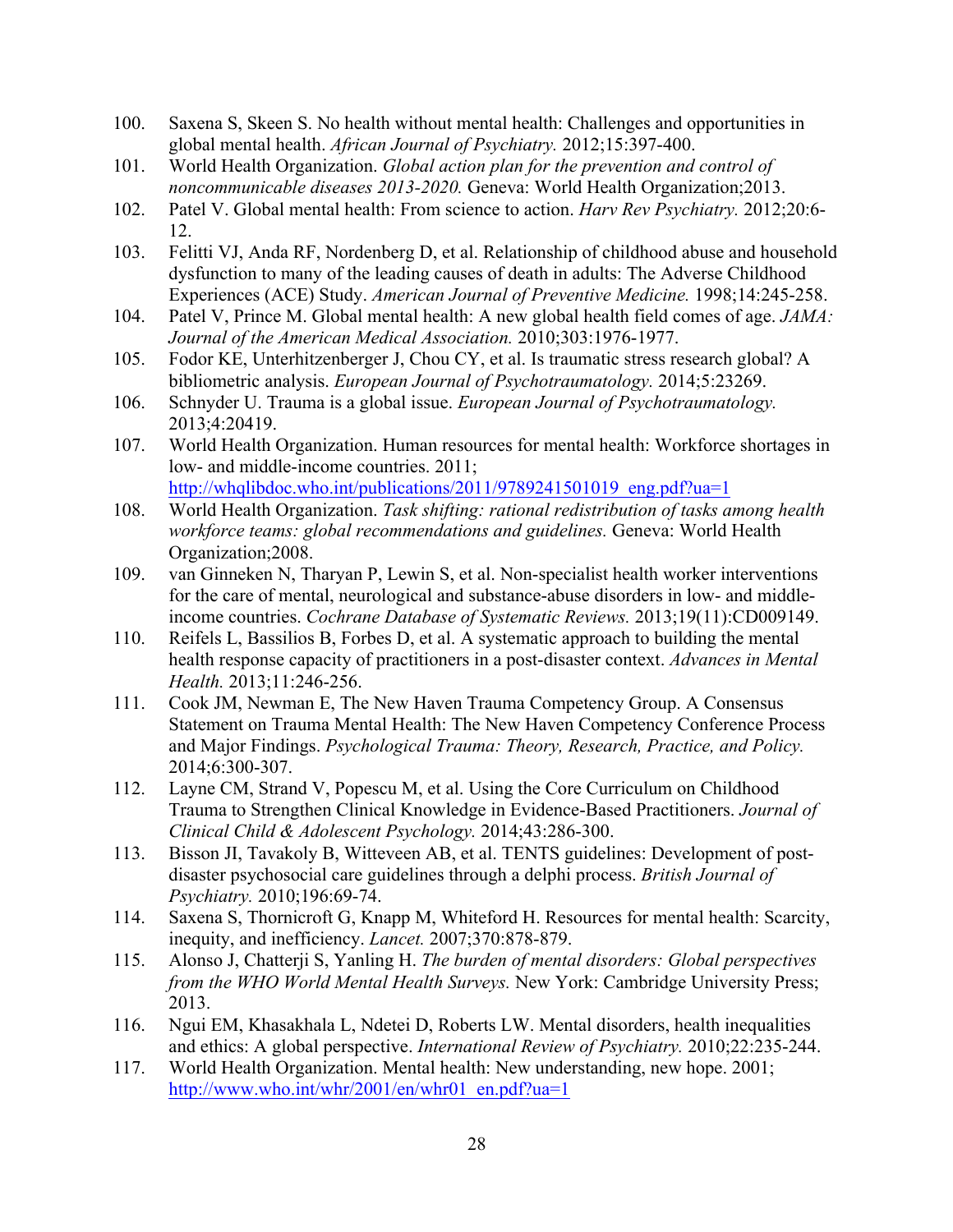- 118. U.S. Department of Veterans Affairs. Post-traumatic stress disorder: Implications for primary care. 2002; http://www.publichealth.va.gov/docs/vhi/posttraumatic.pdf.
- 119. Üstün TB, Sartorius N. *Mental illness in general health care: An international study.* West Sussex, England: Wiley and Sons; 1995.
- 120. Carey PD, Stein DJ, Zungu-Dirwayi N, Seedat S. Trauma and posttraumatic stress disorder in an urban Xhosa primary care population: prevalence, comorbidity, and service use patterns. *Journal of Nervous and Mental Disease.* 2003;191:230-236.
- 121. Schnurr PP, Green BL. *Trauma and health: Physical health consequences of exposure to extreme stress.* Washington, DC: American Psychological Association; 2014.
- 122. Boscarino JA. Posttraumatic stress disorder and mortality among U.S. Army veterans 30 years after military service. *Annals of Epidemiology.* 2006;16:248-256.
- 123. Dedert DA, Calhoun PS, Watkins LL, Sherwood A, Beckham JC. Posttraumatic stress disorder, cardiovascular and metabolic disease: A review of the evidence. *Annals of Behavioral Medicine.* 2010;39:61-78.
- 124. Vaccarino V, Goldberg J, Magruder KM, et al. Posttraumatic stress disorder and incidence of type-2 diabetes: A prospective twin study. *Journal of Psychiatric Research.*  2014;56:158-164.
- 125. Collins PY, Insel TR, Chockalingam A, Daar A, Maddox YT. 2013. *Plos Medicine.*  Grand challenges in global mental health: Integration in research, policy and practice;10(4):e1001434.
- 126. World Health Organization. Mental health and development: Targeting people with mental health conditions as a vulnerable group. 2010; http://whqlibdoc.who.int/publications/2010/9789241563949\_eng.pdf?ua=1.
- 127. Corrigan PW, Morris SB, Michaels PJ, Rafacz JD, Rusch N. Challenging the public stigma of mental illness: A meta-analysis of outcome studies. *Psychiatric Services.*  2012;63:963-973.
- 128. Carter R, Satcher D, Coelho T. Addressing stigma through social inclusion. *American Journal of Public Health.* 2013;103:773.
- 129. Green B, Friedman M, de Jong JTVM, et al. *Trauma interventions in War and Peace: Prevention, Practice, and Policy.* New York: Plenum-Kluwer; 2003.
- 130. Weine S, Danieli Y, Silove D, Ommeren MV, Fairbank JA, Saul J. Guidelines for international training in mental health and psychosocial interventions for trauma exposed populations in clinical and community settings. *Psychiatry: Interpersonal and Biological Processes.* 2002;65:156-164.